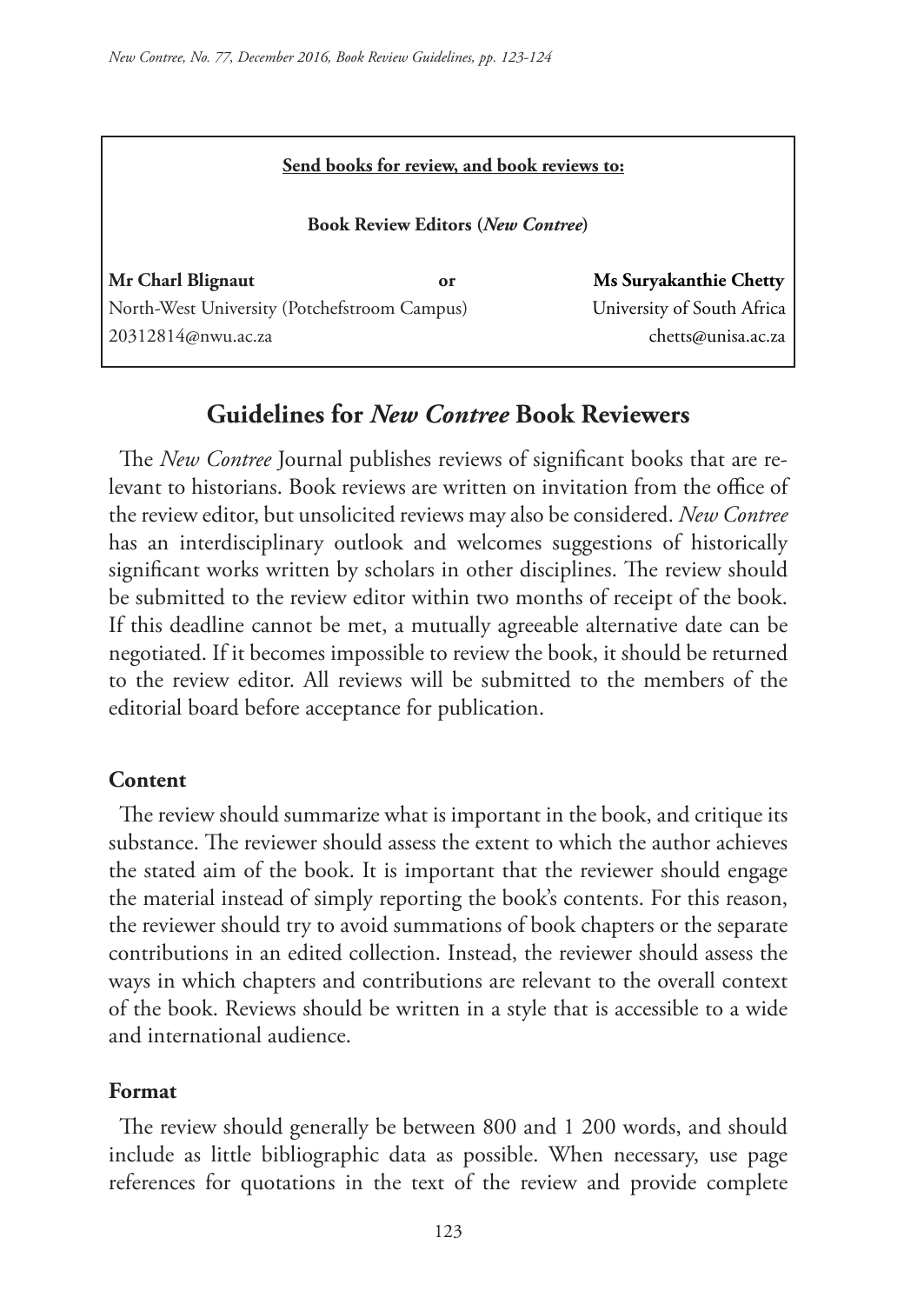bibliographic details of the source. The review should begin with a heading that includes all the bibliographic data. The elements of the heading should be arranged in the order presented in the following example:

*The early mission in South Africa/Die vroeë sending in Suid-Afrika, 1799-1819*. By Karel Schoeman. Pretoria: Protea Book House, 2005, 272 pp., map, chronology, bibl., index. ISBN: 1-9198525-42-8.

Do not indent the first line of the first paragraph, but indent the first line of all successive paragraphs. Use double spacing for the entire review. Add your name and institutional affiliation at the end of the review. Accuracy of content, grammar, spelling, and citations rests with the reviewer, and we encourage you to check these before submission. Reviews may be transmitted electronically as a Word file attachment to an email to the review editor. If you have additional questions, please contact the Book Review Editors.

# **Book Reviews**

*Hidden histories of GORDONIA land dispossession and resistance in the Northern Cape, 1800-1990*

## **(Wits University Press, Johannesburg, 2016, ISBN 978-1-86814-954-4)**

## **Martin Legassick**

Elize S van Eeden *North-West University (Vaal Triangle Campus)* Elize.VanEeden@nwu.ac.za

The well-known outstanding scholar and Marxist activist of radical revisionist historical thought in South Africa and on matters elsewhere globally – Martin Chatfield Legassick – sadly passed away on 1 March 2016.<sup>1</sup> The first research

<sup>1</sup> For a more comprehensive knowledge of Legassick's diverse knowledge and legacy see "Obituary, Martin Legassick (1940-2016)", *Journal of Southern African Studies*, 42(3), 2016, pp. 565-567. See also Martin Legassick (interviewed by Alex Lichtenstein), "The past and present of Marxist historiography in South Africa", *Radical History Review*, 82, 2002, p. 113; Martin Legassick, "By way of introduction", *Towards socialist democracy* (Pietermaritzburg, UKZN Press, 2007), p. 7; Ciraj Rassool, "History anchored in politics: Interview with Martin Legassick", *South African Historical Journal*, 56 (2006), pp. 19-42; Ayesha Kajee, "Obituary: Martin Legassick, leftist historian and activist who was expelled from ANC", *Sunday Times*, 6 March 2016; Noor Nieftagodien, "Revolutionary socialist, scholar, teacher and mentor, review of African political economy, tributes to Martin Legassick", 2 March 2016 (available at on http://roape.net/2016/03/02/tributes-to-martin-legassick/).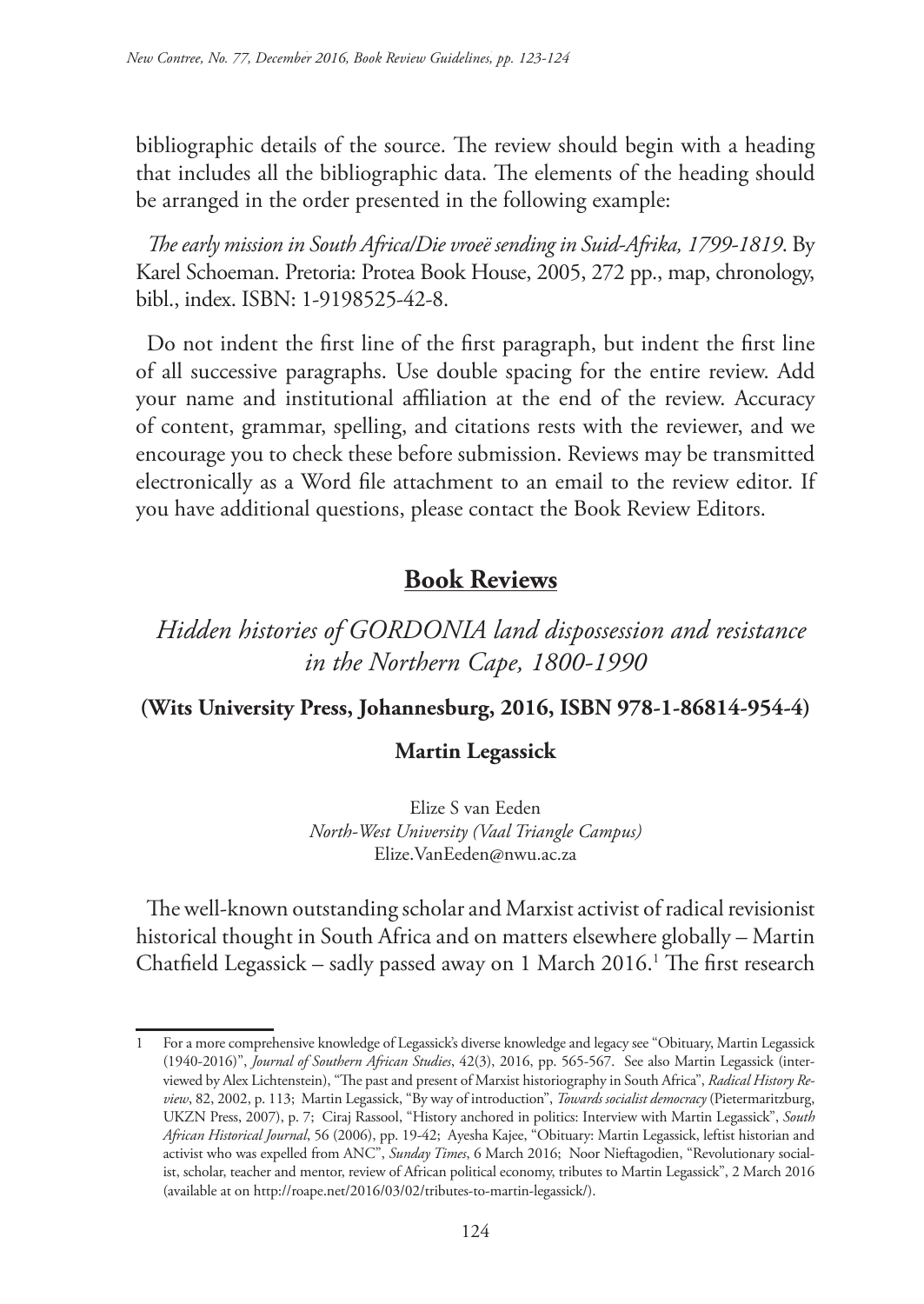of his life (1969)2 as well as the last with which he was occupied until early 2016 relates to the current Northern Cape Province.3 The first research was done from a distance, namely from the UK, and the second and final research was conducted while he was physically breathing, exploring and experiencing the region's peoples and past after his return to South Africa from exile in 1990 after being expelled from the ANC.

In *Hidden histories of GORDONIA*, the last published contribution of his life, Legassick mostly celebrates a compilation of several past published histories in esteemed scholarly journals on the first pioneers of Gordonia (named after the British Prime Minister of the Cape Colony during 1870 to 1902, Sir Gordon Sprigg and nowadays known as the ZF  $Mgcawu^4$  district). Six chapters are tributes to already published works while five more chapters have been added to cover fresh angles of research on the coloured Afrikaners of *Riemvasmaak* prior to and after European colonisation, but also irrevocably accentuating the presence and impact of the Xhosa in the region, and the rapid extension of colonial boundaries after the first British occupation in 1795.

Legassick refers to his methodological approach in *Hidden histories of GOR-DONIA* as being related to public history and heritage, and very much influenced by his mentors to write in post-modern and in post-colonial paradigms. He also – and always in several of his publications – referred to his work as writing "unintentionally" a history that is applicable,<sup>5</sup> implying that he "looks for transformation in the present on the basis of evidence from the past". For this reason, the essays in this collection intentionally point out what is implied by an "applied" history when he discusses themes of land dispossession since colonial times and examples of resistance, inclusive of wars. In this process, Legassick does not make extreme efforts to ensure a chronological cohesion from chapter to chapter but rather, by means of a thematic approach, covers periods of events, and thus unintentionally creates decades of historical silence concerning the peoples of the region studied. In several chapter

<sup>2</sup> See MC Legassick, *The politics of a South African frontier: The Griqua, the Sotho-Tswana and the missionaries, 1780-1840* (Switzerland, Basler Afrika Bibliographen, 2010) in which his PhD-degree awarded in1969 focusing on the preindustrial South African frontier zone of the Transorangia with the Griqua history very prominent, is celebrated.

<sup>3</sup> In the timeframe under discussion, the area was part of the former Cape Province and is referred to as the northern Cape. Martin Legassick had also recently published a history on the Eastern Cape, titled: *The struggle for the Eastern Cape, 1800-1854: Subjugation and the roots of South African democracy*, 2011.

<sup>4</sup> The 2016 publication by Martin Legassick on Gordonia wrongly refers in the preface of the book to the former Gordonia district (known as Siyanda before 2013) as the present day Z.W. Mgcawu district, and named after the first black mayor of Upington after 1994, namely Zwelentlanga Fatman Mgcawu.

<sup>5</sup> See *Hidden histories of GORDONIA*…, pp. XVIII-XIX.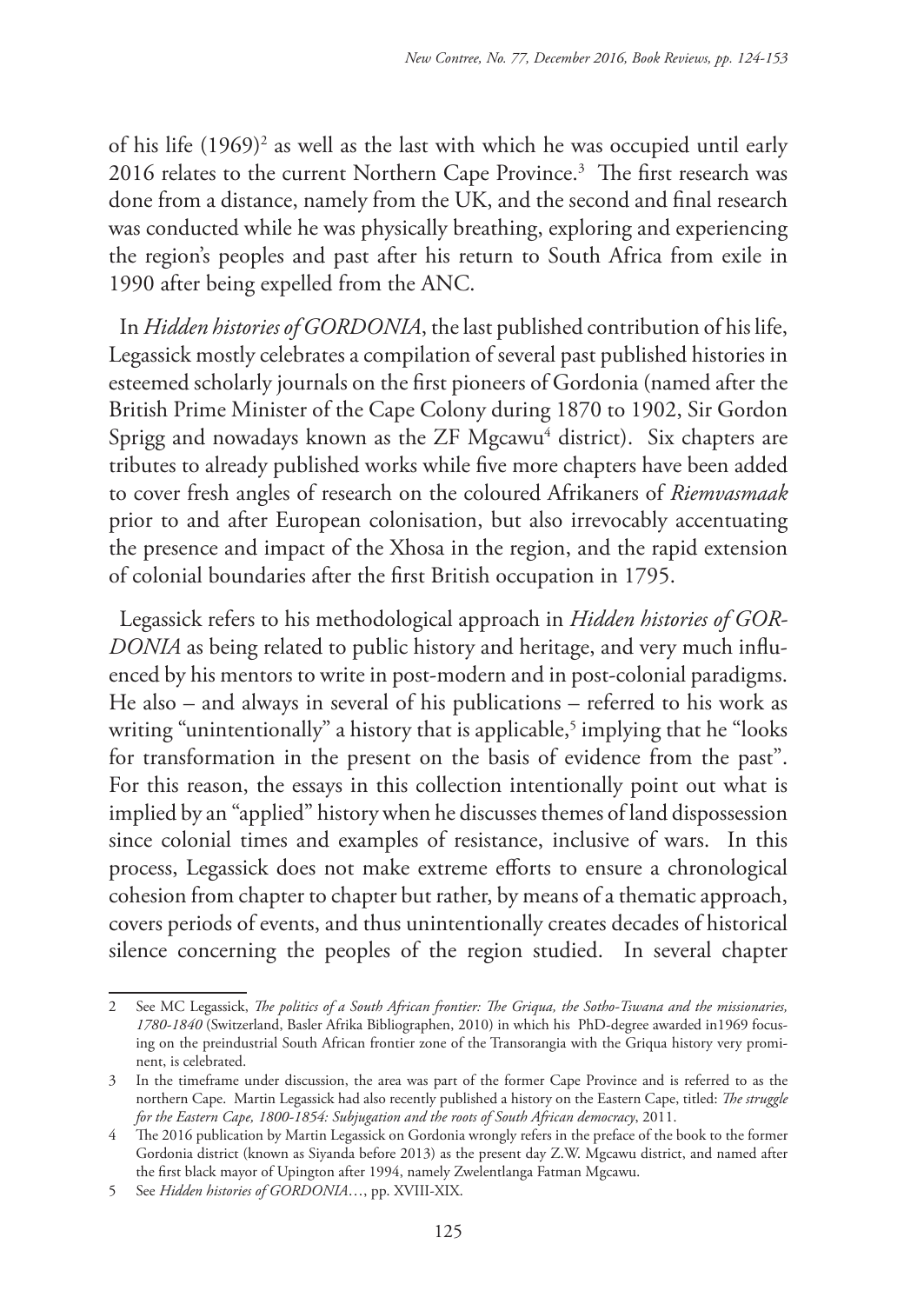discussions, the documents that the author consulted are quoted verbatim and he virtually only ensures that the quoted phrases flow smoothly by adding informative and insightful comments through efficiency of articulation.

 To explore the "evidence from the past" with which Legassick wants to reflect the present, he starts with a first chapter titled: "The prehistory of Gordonia" that covers a pre-1880 background to the colonial occupation of Gordonia, while simultaneously extensively exploring the Baster and white movements from the Western Cape to this region. A lengthy Chapter Two continues with discussing the Baster settlement in Gordonia and its decline from about 1880 to 1923, and mainly covers patterns in a land occupation and alienation in the region. In Chapter Three, an example of land occupation and alienation is viewed, with a detailed discussion of the controversies concerning Abraham September's farm Ouap and titled: "The will of Abraham and Elizabeth September: A struggle for land in Gordonia, 1898-2014". The chapter also covers the year 2015 in which Legassick could not help but to remark that the history of 100 years ago was indeed relevant for the present day.6 The pioneering role that September played in propagating the idea of irrigation from the Orange River in ca 1888 has only recently been honoured by local management in the very region.<sup>7</sup>

Two short chapters that complement each other follow. Chapter Four on: "From prisoners to exhibits: representations of Bushmen of the northern Cape, 1880-1900" reminds readers of the Bushmen as the erstwhile dominant inhabitants of the area together with the Korana. Again, in this essay, the author uncovers controversies illustrating the inhumane treatment of the original inhabitants of the northern Cape by a magistrate in the 1880s. Closely viewed, his actions reveal that he was an extreme racist of his time. However, what initially appeared to be a sad era for the "Bushmen" in 1999 turned into success when they were granted extensive territorial ownership.8 In Chapter Five, "South African human remains and the politics of repatriation: Reconsidering the legacy of Rudolf Pöch", research on illegal research and trade in Bushmen shortly after the turn of the 20<sup>th</sup> century to especially Vienna is revealed, as is the success story of restoration of dignity in the reburial of the macerated remains of Klaas and Trooi Pienaar. Legassick and his fellow contributor to this chapter, Prof. Ciraj Rassool, rightly leave

<sup>6</sup> See *Hidden histories of GORDONIA*…, p. 112.

<sup>7</sup> See *Hidden histories of GORDONIA*…, p. 114.

<sup>8</sup> See *Hidden histories of GORDONIA*…, p. 141.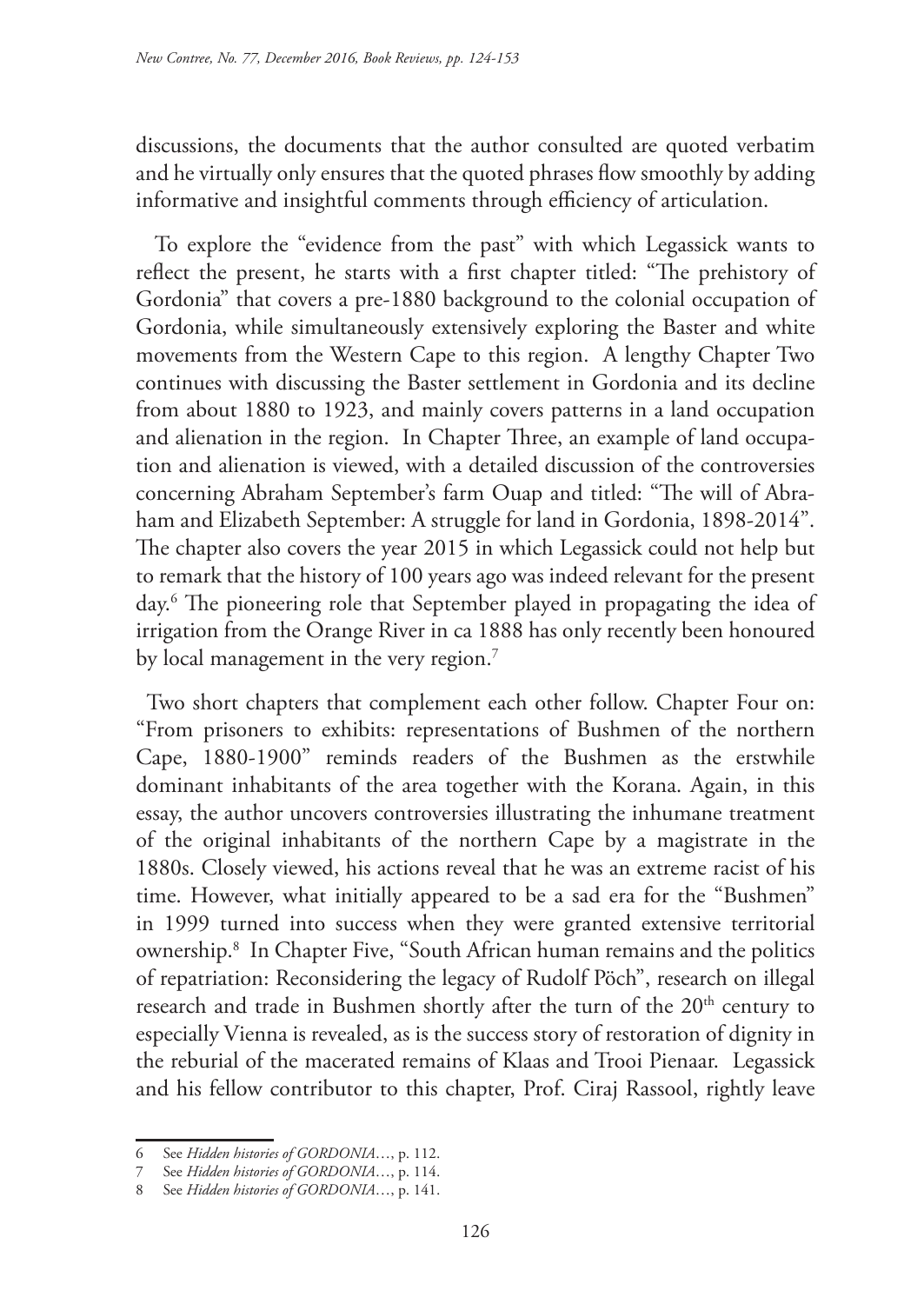the reader with debatable questions such as whether not more remains could be repatriated if more effort was made to trace them to places like Austrian institutions? Also, whether the practice of Archaeology is ethically sound?<sup>9</sup>

 The role of the coloured Afrikaans speakers from 1796 to 1898 at Riemvasmaak, close to the Namibian border, is described in Chapter Six. The example of the anticolonial revolt owing to Afrikaans speakers' natural resistance to colonialism receives attention and continues in Chapter Eight with an in-depth description of the Marengo Rebellion of 1903 to 1907. The rebellion was the natural and predictable consequence of the artificial enforcement upon people of space and borders at the time.<sup>10</sup>

Chapter Seven deals with diverse accounts of the "Battle of the Naroegas"11 that occurred slightly earlier than that of the Marengo rebellion, namely during the South African War of 1899-1902, and which is presented as a refreshed account of one of those obscure battles covered only by limited or twisted reporting. According to Legassick (and he refers to the recording of this chapter as a very emotional experience), $12$  this is "surely mainly because it is an account of the defeat of a white Boer force by armed brown (sic) people" at a time of complex power relations.13 In a "so by the way style" Legassick remarked that the aforementioned three chapters still had to acquire the "applied effects" towards which he was aiming with the research he had undertaken.<sup>14</sup>

The "applied effects" are more clearly defined by Legassick in Chapters Nine and Ten. In Chapter Nine, while dealing with "The racial division of Gordonia, 1921-1930", he expresses his belief that his research assisted land claimants after 1998 in Gordonia who had been dispossessed in the years under discussion. The Baster petition to parliament to demand the restitution of their land in Gordonia forms the essence of the discussion. However, a shortcoming of this chapter is that Legassick, without ado, skips the years of South Africa becoming a Union, the years of the Great War and simply continues with "another" prominent time to be linked to land dispossession. Proper contextualising the developments since 1907 (it could have been touched on only briefly) would have been more reader-friendly and not mere jumping from the one to the other exposure of "hidden histories" of Gordonia.

<sup>9</sup> See *Hidden histories of GORDONIA*…, p. 156.

<sup>10</sup> Compare with Legassick's view in *Hidden histories of GORDONIA*…, p. 252.

<sup>11</sup> Also known as N'Rougas.

<sup>12</sup> See *Hidden histories of GORDONIA*…, p. XXI.

<sup>13</sup> See *Hidden histories of GORDONIA*…, pp. 197, 218.

<sup>14</sup> Compare *Hidden histories of GORDONIA*…, p. XX.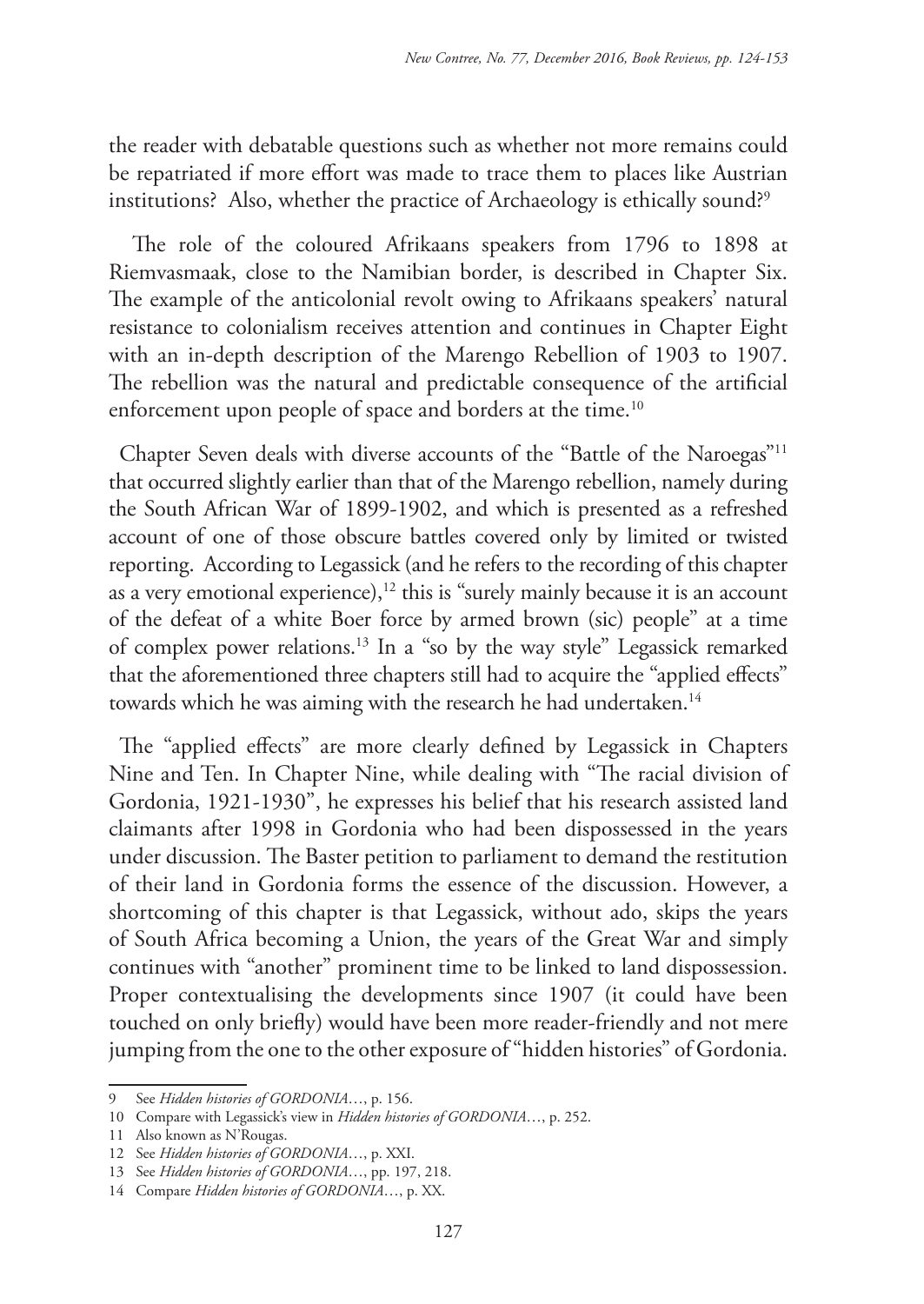Chapter Ten is regarded by Legassick as a complementary chapter, one also linked to racial segregation, and aimed at tracing and recording the eight decade long histories of two locations (named Blikkies and Keidebees), which was conducted for the Commission on Restitution of Land Rights. The years 1894 to 1974 are covered, but the discussion only gains momentum and reaches some depth from after 1945 and up to 1967, with a brief reference to 1974 when a group area was proclaimed.15

Whether Chapter Eleven as the last chapter manages to efficiently wrap up the exposure of several moments in the history of Gordonia can be designated as "hidden", and highly contestable. It involves the autobiography of a former politically active black resident of Upington from the southern part of the Gordonia district. This man, Alfred Gubula, assisted Legassick during several research interviews. Alfred's autobiography is not introduced as a "hidden history" nor is he even particularly introduced as a descendant of the coloured people associated with Gordonia. The memories of Gubula on his life and world view, are quoted verbatim, then extensively defended and generally analysed by Legassick. Though it may be possible to "read into" this text an understanding of an individual's life and hardship under former apartheid (and perhaps some value of writing about a struggle for liberation in the course of South African history in general terms) it does not complement the rest of the chapters in which an explicit discourse on land dispossession and revolt received major emphasis.

A better conclusion would have involved a critical reflection on at least the first ten chapters. Even the revelation of explicit challenges and shortcomings as ideas for future research would have proved worthwhile to address specific gaps and silences regarding the Northern Cape history. Early in the preface, Legassick generally does so by acknowledging that much yet remains to be done in recovering the history of Gordonia and the Northern Cape in general. Examples that he points out mainly involve the political histories of the area still to be uncovered.16 Other historical developments that should also not be ignored include the economic impact of the diverse cultures in, for example, Gordonia, namely the sociocultural life and legacy; the influence of colonialism on language and religion and so forth.

If the expectation of the reader is to engage in a rich and contextualised history of human movement in the Gordonia district within some conscious

<sup>15</sup> See *Hidden histories of GORDONIA*…, p. 334.

<sup>16</sup> See *Hidden histories of GORDONIA*…, pp. XXI-XXII.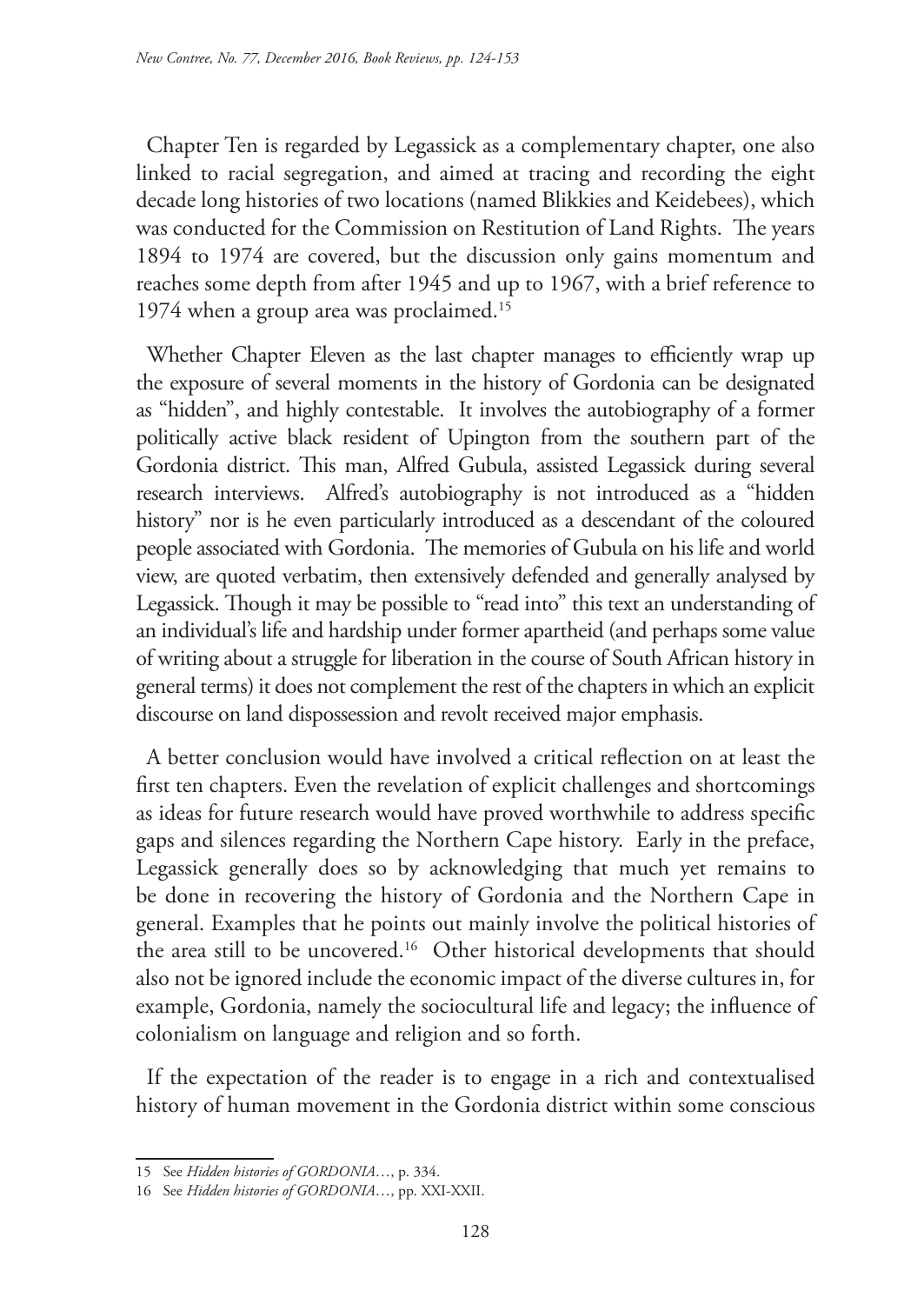chronological framework, there will be disappointment. The value of *Hidden histories of GORDONIA* must rather be pursued in what Legassick could unlock and reinterpret from the local, oral and archival sources on relics of hidden histories of pioneers of the region. The reality that the imposing of formal colonial boundaries has cultivated the development of racial classification is evident in the histories discussed by Legassick.

Other requirements to enable readers to understand a region's development are diverse informed source references, maps, documents and photographic/ visual material of the area and its peoples. In this regard, *Hidden histories of GORDONIA* does not at all disappoint. It's only the 1882 map (early in the book) that unfortunately is not extremely user-friendly in hindsight. Also, a few errors involving incorrect references to centuries (e.g. in text on page 18, footnote 109) and prominent people's initials (like reference to ZW Mgcawu district instead of ZF Mgcawu) do disturb, but understandably form part of the mishaps in the editing and publishing of books. Another shortcoming is the overabundance of lengthy quoted texts without the necessary comment on or response to them.17 Some gaps regarding sources are quite obvious. Thus, for example, PHR Snyman,<sup>18</sup> a renowned researcher and author of books on several districts in the northern Cape, is "absent". No reference is made by Legassick to this prolific writer and his major contributions to the recording of the inhabitants and their histories in that region. The same goes for the valued contribution by GJJ Oosthuizen concerning the Rehoboth Basters, which is not even mentioned in the list of contributors when reference is made to some researchers in, for example, Chapter Six, footnote three. By considering all contributions as far as it is humanly possible, allowance must be made for an inclusive (and, by all means critical) historiography related to views regarding the occupation, possession and dispossession of land in this region.

Despite the perceived shortcomings in *Hidden Histories of GORDONIA*, this much valued and timely contribution of Martin Legassick in the postacademic days of his career exposes a giant in thought and a meticulous researcher and recorder of historical detail regarding the themes that occupied his mind. The exposure of several previously hidden histories of Gordonia not only reveals inhumane acts of the past, but also reminds the reader of its

<sup>17</sup> See, for example, *Hidden histories of GORDONIA*…, p. 274 quote at the top and then a next section simply continues.

<sup>18</sup> Compare PHR Snyman, "Kuruman, 1800-1990" (DLitt et Phil, UNISA, 1992); PHR Snyman, *Kuruman: Vervloëpad na Afrika* (Pretoria, RGN, 1992); PHR Snyman, *Postmasburg: 'n Geskiedkundige oorsig tot 1982* (Pretoria, RGN, 1983); PHR Snyman, *Daniëlskuil: Van Griekwa-buitepos tot dienssentrum* (Pretoria, RGN, 1988), p. 186.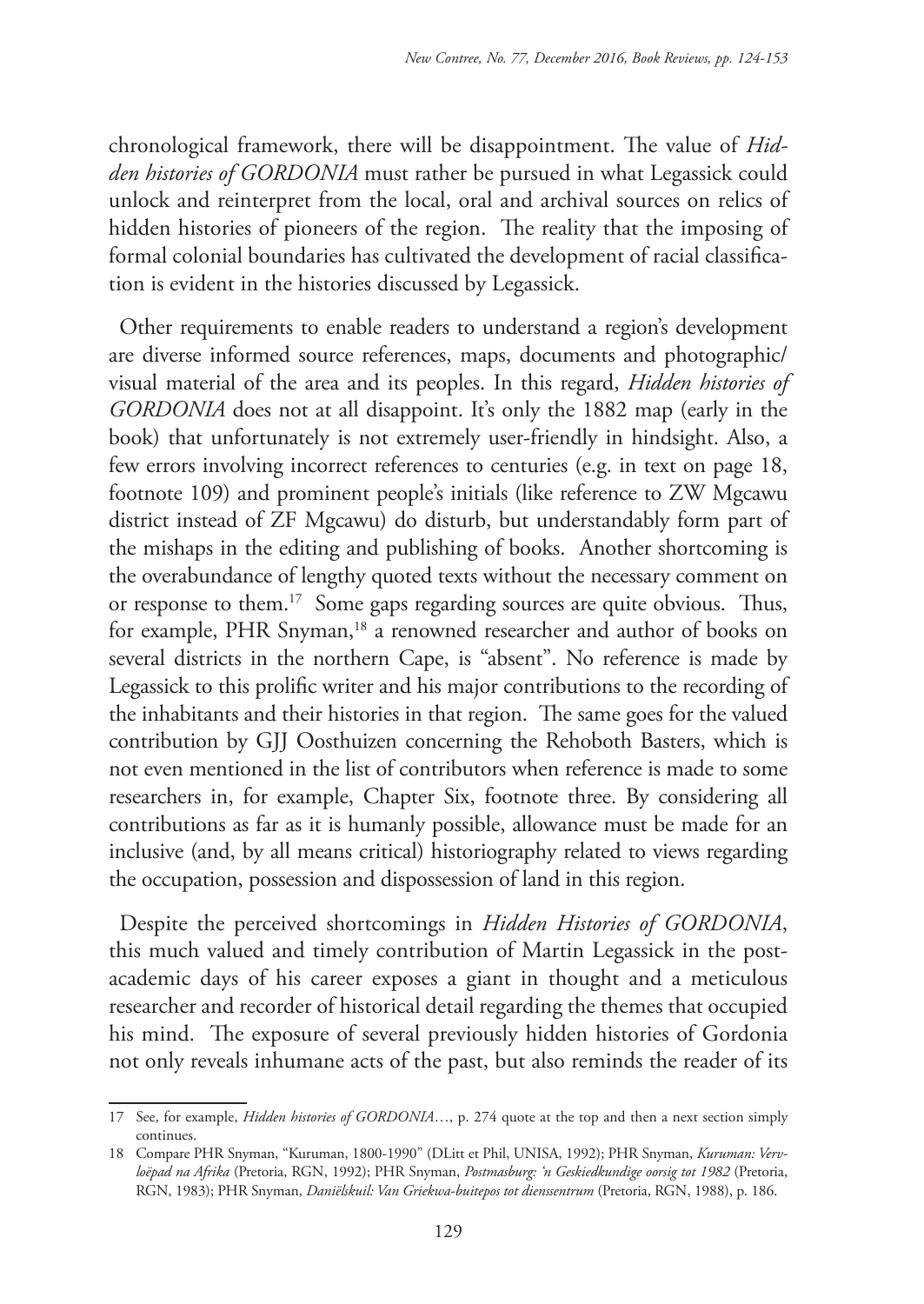value as basis for current decision making on the correction of past injustices, thus to restore the dignity and well-being of descendants of a past generation. This is what the application of the research for which Legassick reached out involves. *Hidden histories of GORDONIA* is a gem of a contribution worth reading, and being regarded as part of the valued historiographical repertoire of the history of the Northern Cape.

# *Climate change and the course of Global History*

## **(Cambridge, Cambridge University Press, 2014, 631 pp., bibl., index, ISBN: 978-0-521-69218-2)**

## **John L Brooke**

Suryakanthie Chetty *Unisa* chetts@unisa.ac.za

John Brooke's work on climate change can be situated in a burgeoning field of study termed "Big History". It is a very ambitious yet intriguing attempt to contextualize the course of human history within larger structures, ranging from the creation of the universe itself to the geology of the earth and, of course, climate.

Brooke prioritizes climate as a key factor in human history. Through the use of interdisciplinary means ranging from archaeology to advances in genetics, the full scope of human history can be traced and much of it can be briefly summarized as the interaction between culture and climate. At the outset, this interaction would have been dominated by climate, leaving humankind at the mercy of uncontrollable forces that created the conditions of "stress" forcing change in society. Brooke therefore argues against the Malthusian view of overpopulation outstripping available resources – crisis is instead caused by exogamous factors that are beyond human control.

*Climate change and the course of Global History* is divided into four parts – each dealing with a significant aspect of the progression of human history. In the first part, "Evolution and Earth Systems", Brooke emphasizes human evolution as proceeding both gradually and through catastrophe. In a manner that mirrors the uniformitarianism and catastrophism of geology, human evolution proceeded in "fits and starts" (p. 29) and it is, in fact, the moments of crises that drove evolution. Geological forces such as glaciation, volca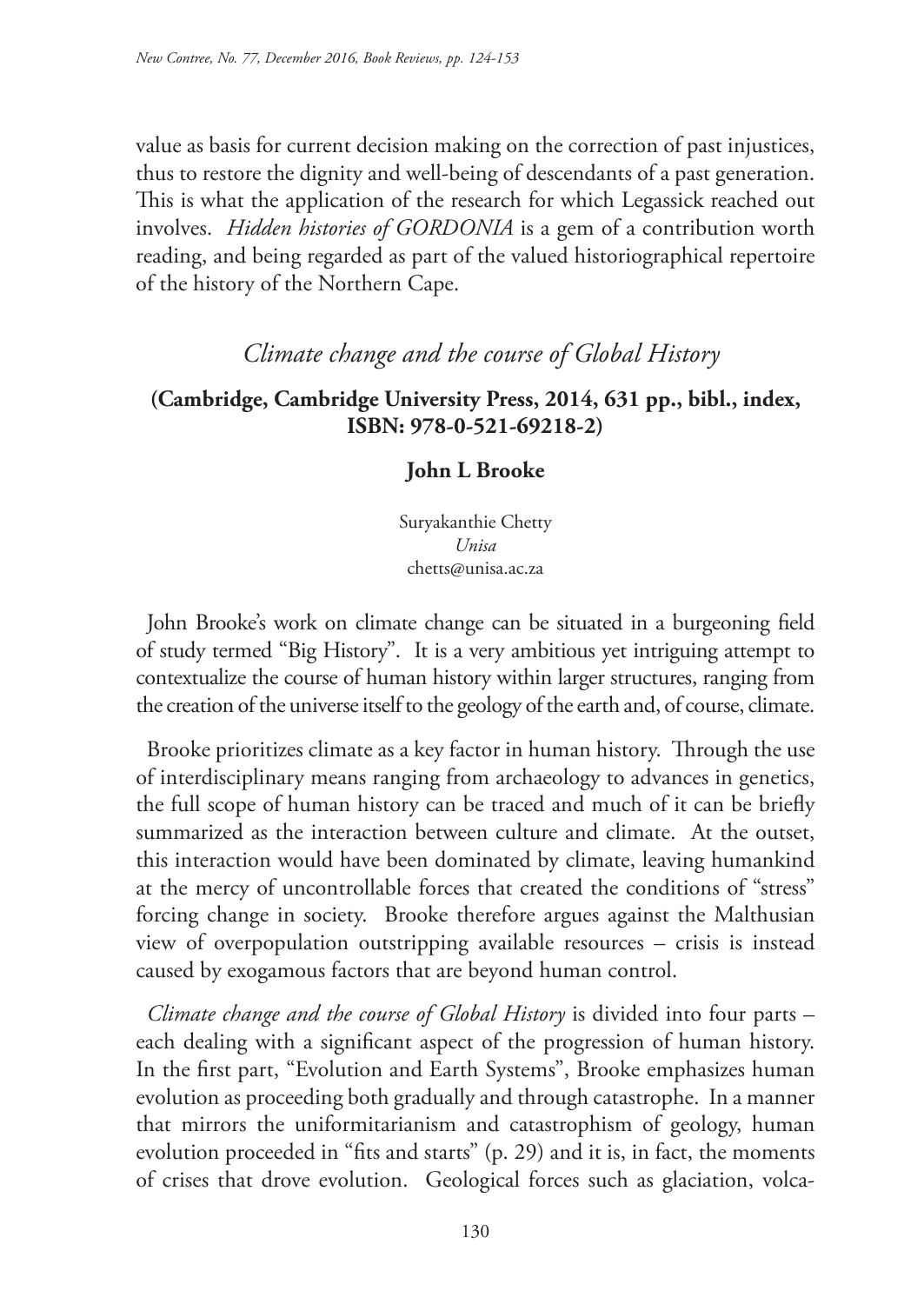nic eruptions or meteor impacts and climate change caused by minute shifts in the earth's orbit or varying solar activity contributed to mass extinction events. Those most genetically adapted to survive these adverse conditions did so – and thrived, becoming the mammalian ancestors of modern humans. As hominids evolved, however, survival eventually became less due to genetics than to culture where the use of language and tools were key to surviving adverse environmental conditions.

Part II "Domestication, Agriculture and the Rise of the State" follows upon the seminal work of Jared Diamond, focusing in particular on the rise of agriculture and growth of settled communities in the "Old World". The domestication of animals also had the effect of exposing these groups to diseases as well as building immunity – which would have severe repercussions centuries later, once they came into contact with "New World" societies. The development of early civilisation can be attributed to the more amenable climate at the end of the last Ice Age. The growth of agriculture brought with it larger settlements and social stratification. This can, in no small part, also be attributed to adverse climatic conditions and Brooke shows that small, ecologically vulnerable populations tended to embrace a more centralized, authoritarian rule that offered protection from the vagaries of environment, "Nature strikes in terrible calamity; humanity strikes back to transform natural bounty into the material structures of great walled cities" (p. 212).

A major part of the focus of Part III "Ancient and Medieval Agrarian Societies" is empire. With his detailed consideration of the Roman Empire, Brooke suggests that it was a victim of its own success. In a pattern that can be traced throughout human history, stability, the growth of technology and improvements in food production are conducive to population increase. The effects of population pressure, in conjunction with the communication networks so essential for the maintenance of imperial power – but also responsible for the spread of disease – created the conditions that would ultimately lead to the fall of Rome. The Little Ice Age during the medieval period was yet another crisis – a colder climate brought about by volcanic eruption and a shift in the earth's position in relation to the sun had an adverse effect on agriculture and food supply. This was compounded by the Black Death. The period of conflict was marked by the rise of new states and advances in military technology. Yet humankind rallied. Smaller populations resulted in a higher standard of living and the end of feudalism. The greater resources of these new states ushered in the voyages of exploration and discovery and paved the way for the dominance of Europe.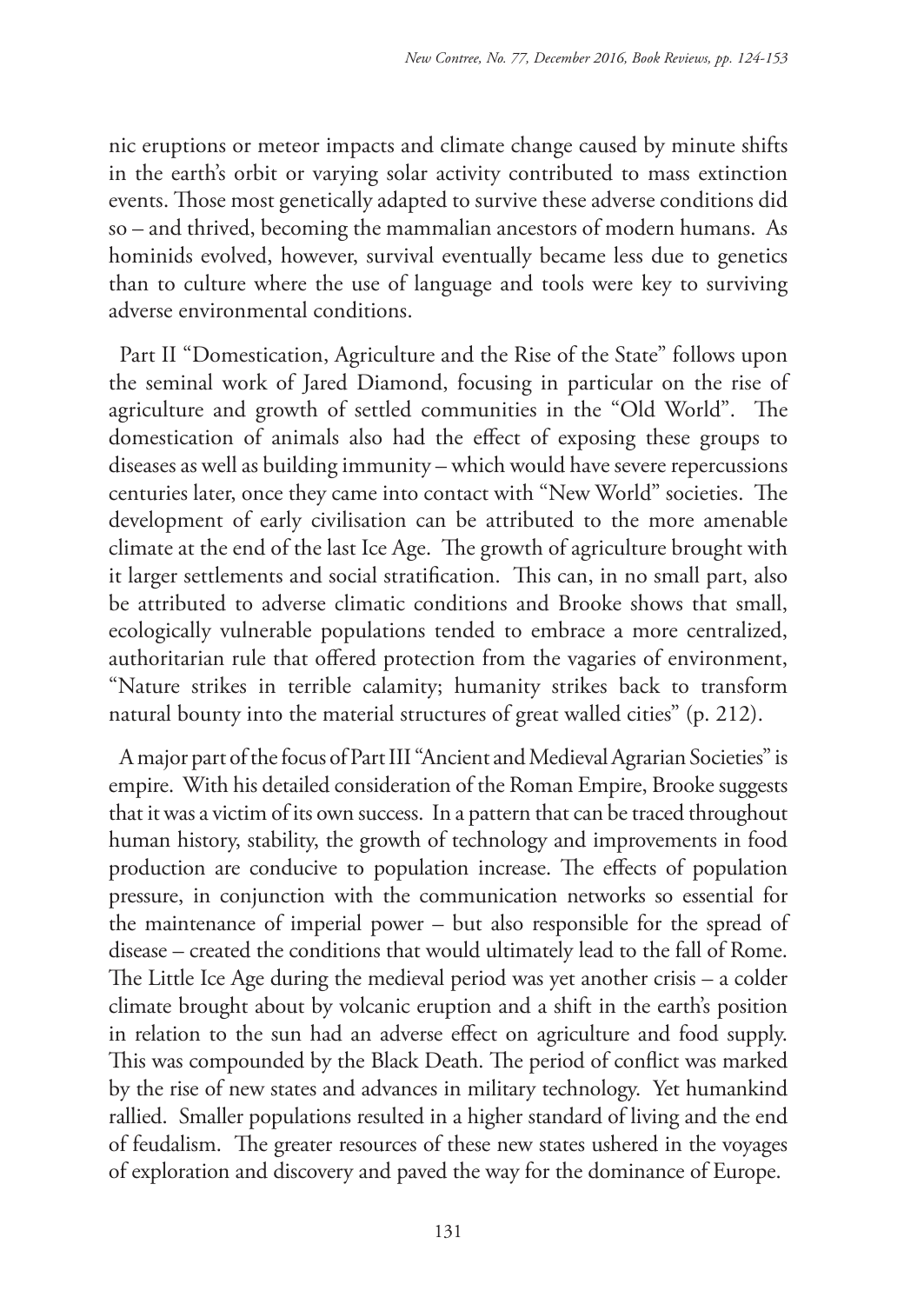From the nineteenth century, however, anthropogenic factors have had a growing influence on climate and this is a key argument made in the final part of the book. Climatic changes can now be also attributed to global warming which is itself largely due to increasing greenhouse gas emissions – a by-production of industrialization. An exploding population has created concomitant demands for energy and other resources, leading to further development, deforestation and greater use of fossil fuels. Brooke suggests that much of our current political and economic concerns are a result of this, along with environmental degradation and the periodic outbreaks of epidemics such as the Ebola virus. These contemporary issues, however, are merely the continuation of a trend that has defined human history.

The tendency to make natural history the driving force behind human physiological and cultural evolution indicates a sense of predetermination against which "free will" advocates will instinctively rebel. This pre-determinism is prevalent throughout Brooke's argument and it is something with which he engages. Admittedly it may sometimes make the reader uncomfortable however Brooke presents a wealth of evidence drawn from a variety of sources to substantiate his arguments and indicate what he sees as a high degree of correlation between environmental factors and human history. Despite the discomfort provoked, *Climate change and the course of Global History* is therefore a fascinating and compelling view of the interconnected history of humanity and the earth.

## *491 Days: Prison number 1323/69*

### **(Johannesburg: Picador Africa, 2013, 251 pp., ISBN: 978-1-77010-330-6)**

### **Winnie Madikizela-Mandela**

Nadine Moore *University of South Africa* moorenl@unisa.ac.za

*491 Days* is a harrowing insight into what Ahmed Kathrada in the foreword terms "the very coalface of the struggle" (xi). This book, by virtue of its nature, illuminates the difficulties faced by one of the struggle's most prominent political widows: particularly in terms of being earmarked by security forces; ostracised by comrades in fear of retribution by association; and dealing with the anguish of children becoming political orphans. *491 Days* details the disturbing period which Winnie Madikizela-Mandela spent in detention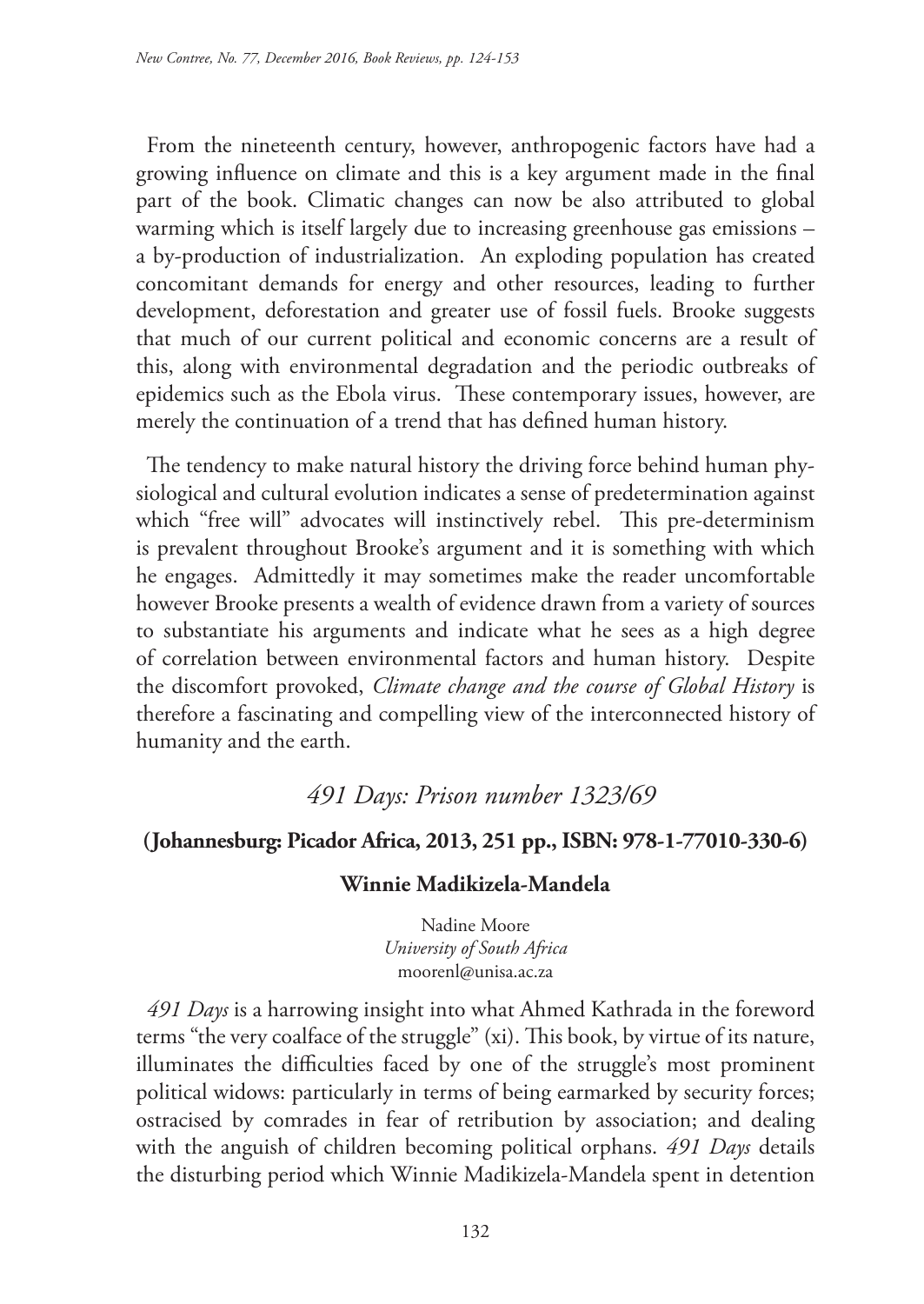from 1969 to 1970. She was arrested at her Soweto home in the early hours of the morning in front of her young daughters under the Terrorism Act for promoting the aims of the African National Congress. The apartheid government used a legal quagmire to detain Madikizela-Mandela for a total of 491 days. On the recommendations of her legal advisor at that time, David Soggot, Madikizela-Mandela surreptitiously recorded her experiences, *inter alia* in solitary confinement. Her notes were returned to her by Saggot's widow in 2011, which saw *491 Days* come to fruition.

In the midst of an armed struggle against the National Party's apartheid system, the book details her personal, physical and psychological struggle within the confines of the penitentiary system. Some of the issues which the young Madikizela-Mandela enunciates include the uncertainty of the future, her failing health, as well as chronicling the tangible agony and deteriorating state of mind of someone in solitary confinement for an indefinite period.

*491 Days* is divided into two respective parts: Madikizela-Mandela's aforementioned clandestine journal, as well as correspondence by individuals affected by her imprisonment during this time. Part one is certainly the more structured part of the publication, following a relatively logical flow of a conventional journal. The chapters detail Madikizela-Mandela's accounts from her arrest to her second trial. Part two is void of chapters and includes a roughly linear collection of letters from that time, most undelivered due to political interference. This includes correspondence by Madikizela-Mandela, her husband at the time, Nelson Mandela, and their legal representatives, interspersed with some archival documents. The letters provide a relatively holistic impression of both Madikizela-Mandela and her family's attempt to deal with the difficulties associated with her imprisonment.

The strength of this book lies in the fact that both parts serve as primary sources for historians and reveal her first-hand account of imprisonment under the apartheid regime. More so, the greatest contribution of the book is that it gives a voice to the individuals who served as foot soldiers in fighting against an oppressive regime while the larger part of their leadership was imprisoned on Robben Island. Often, in celebrating the gargantuan moral and political victories of individuals such as Nelson Mandela, the contribution of others are overshadowed and relegated to the sidelines. *491 Days*, however, successfully provides immediate insight into the bowels of the apartheid government's prison system and highlights the ruthlessness of security police with potentially fatal consequences, both inside and outside of prison.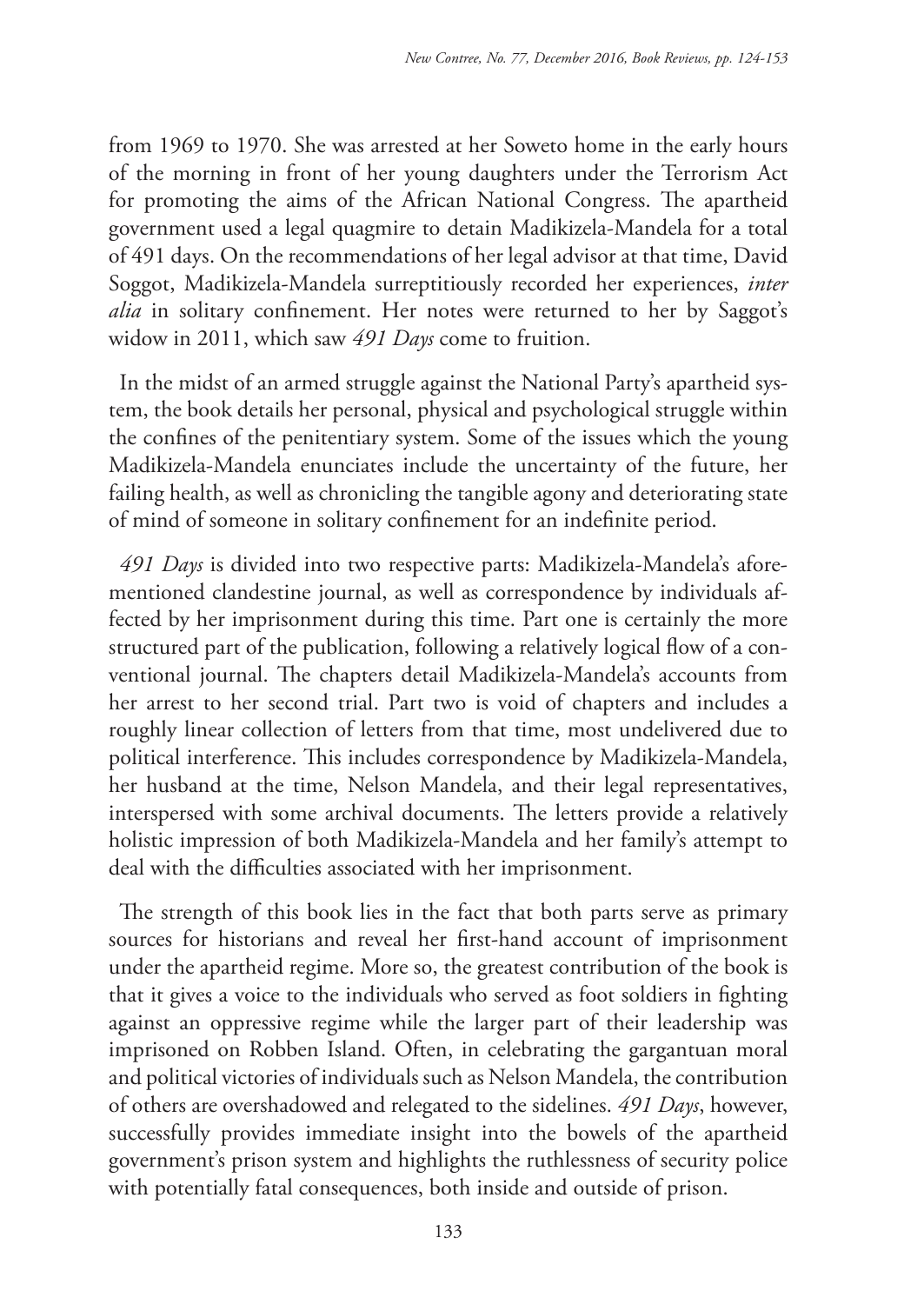Another one of this book's strengths is that it was not written retrospectively, as is often the case with autobiographies, where memories have often been softened with age. *491 Days*, written during a period of great personal struggle for one woman, provides an unprecedented immediate insight into the mind of the oppressed at the mercy of the oppressor.

It is for this reason that it is exceedingly difficult to critique a book of this nature, as it shares a family's subjective response to great adversity. However, the format of the book is not elevated above criticism. The entries in *491 Days* are not always in strict chronological order, which can confuse the reader in instances. Furthermore, as a condition of Madikizela-Mandela's detention, she was not allowed to correspond with anyone, bar a handful of instances on special arrangement. As a result, there is a marked silence of Madikizela-Mandela's voice in the second part of the book, relating to letters written during this tumultuous time. However, the want thereof in this instance speaks volumes. As the reader acutely feels the absence of Madikizela-Mandela in reading part two of the book, so too is her absence deeply reflected in the notably anguished and anxious correspondence of Nelson Mandela. The lack of her voice brings the cruel conditions of her detention to the forefront. Remarkably, though, is that despite deep despair, the letters are indicative of the tenderness and intimacy which remained between Madikizela-Mandela and Mandela, despite both of them being imprisoned. While part one shows Madikizela-Mandela's anguish at her family structure's demise, part two shows Mandela exerting every possible effort to keep the family afloat amidst parental absence and the passing of family members.

*491 Days* could also have used the succinct introduction to greater efficiency to address some questions which may naturally arise with the more critical reader. One such an issue is how Madikizela-Mandela was able to keep a concealed journal while expressly being eviscerated of most human freedoms. Presumably she had an inside collaborator who supplied her with writing material with which to record her experiences. The nature of Madikizela-Mandela's imprisonment meant that she was subjected to rigorous searches before being placed in solitary confinement and was constantly under the watchful eye of prison warders. One can deduce that the prison warders would have received the knowledge that she continuously violated her prison conditions with great ire. Thus Madikizela-Mandela's allies within the prison system assisted her at a great personal risk of being discovered. Justifiably, Madikizela-Mandela would have omitted the manner in which she was able to keep the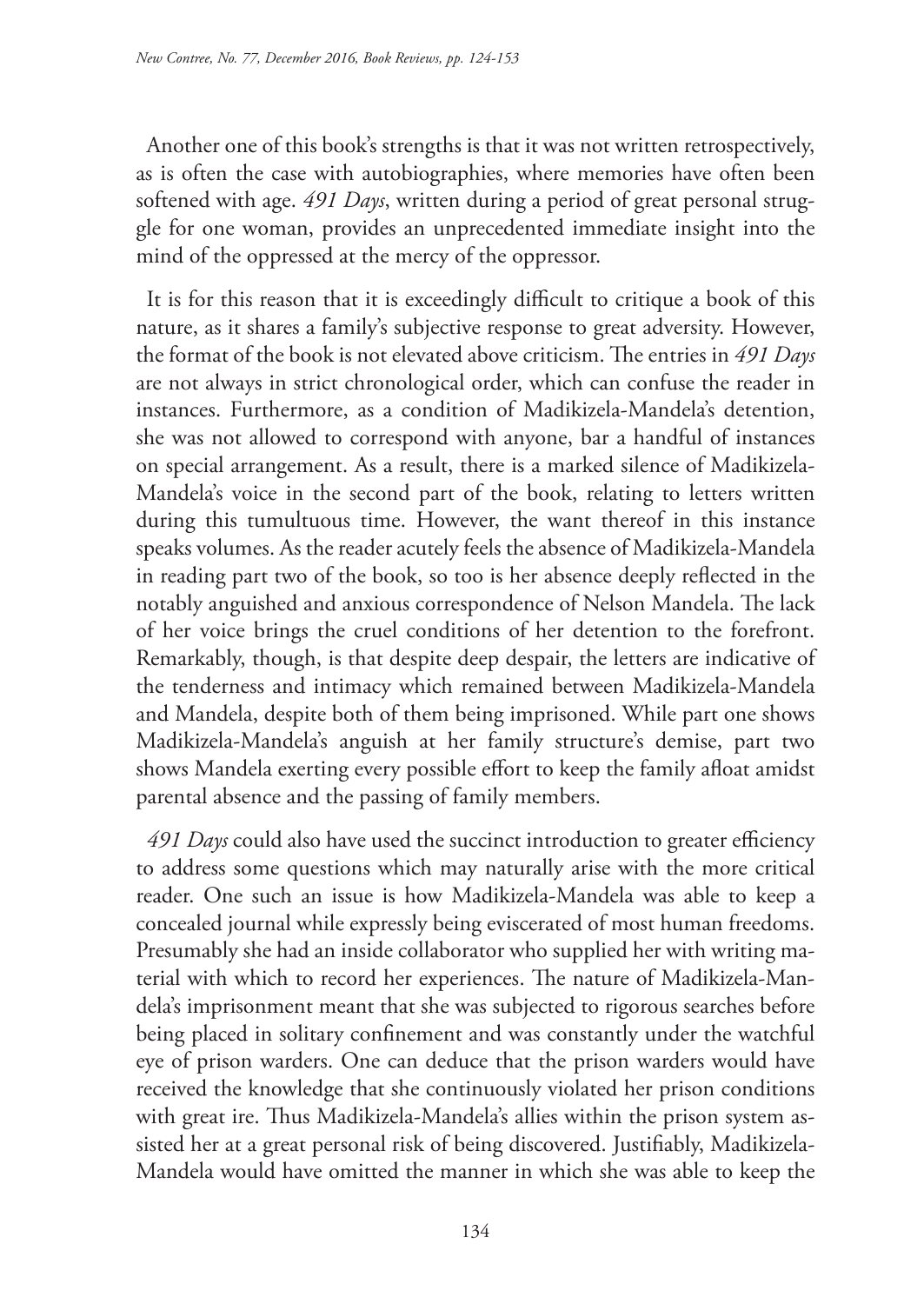journal at the time, in fear of incriminating her accomplices. However, *491 Days'* introduction could have shed more light on this aspect of the journal's origins. An acknowledgement to the individual/s and their efforts would have added a thought-provoking historical insight into collaborators within the prison system and ultimately given more depth to the origin, and perhaps limitations, of this source.

The aim of the book is detailed in its epilogue: that it should serve as a reminder to future generations of past horrors. Thus, equipped with this knowledge, future generations should ensure that South Africa does not ever regenerate to such levels again. *491 Days* succeeds in this, more effectively than retrospective publications. Madikizela-Mandela did future generations a great service by keeping a diary of her experiences while imprisoned. Her accounts relating to psychological manipulation, oppression and brutality by police, mistrust of the enemy and certain allies alike, the break-down of the nuclear family and personal difficulties create a great awareness with the reader in relation to incomprehensible personal strive in a draconian political milieu.

Madikizela-Mandela's contemporary contested legacy aside, *491 Days* tells the story of a political coming of age. It details the evolution of Madikizela-Mandela from being perceived as the nameless "Mandela's wife" (p. 237), to a woman of great resilience and fortitude who emerged stronger, both personally and politically, from being detained. *491 Days* will serve as a reminder to future generations of how the past atrocities of apartheid affected the individual – on the condition that they are willing to look.

## *Verwoerd: Só onthou ons hom* (hersiene uitgawe)

### **(Protea Boekhuis, Pretoria, 2016. ISBN: 978-1-4853-0609-2)**

### **Wilhelm J Verwoerd**

Melanda Blom *Universiteit van Suid-Afrika* blomm@unisa.ac.za

Die bundel, *Só onthou ons hom* het vir die eerste keer in 2001 by geleentheid van die 100ste herdenking van dr Hendrik French Verwoerd se geboortedag, 8 September 1901 verskyn (p. 11). Die 28 hoofstukke bestaan hoofsaaklik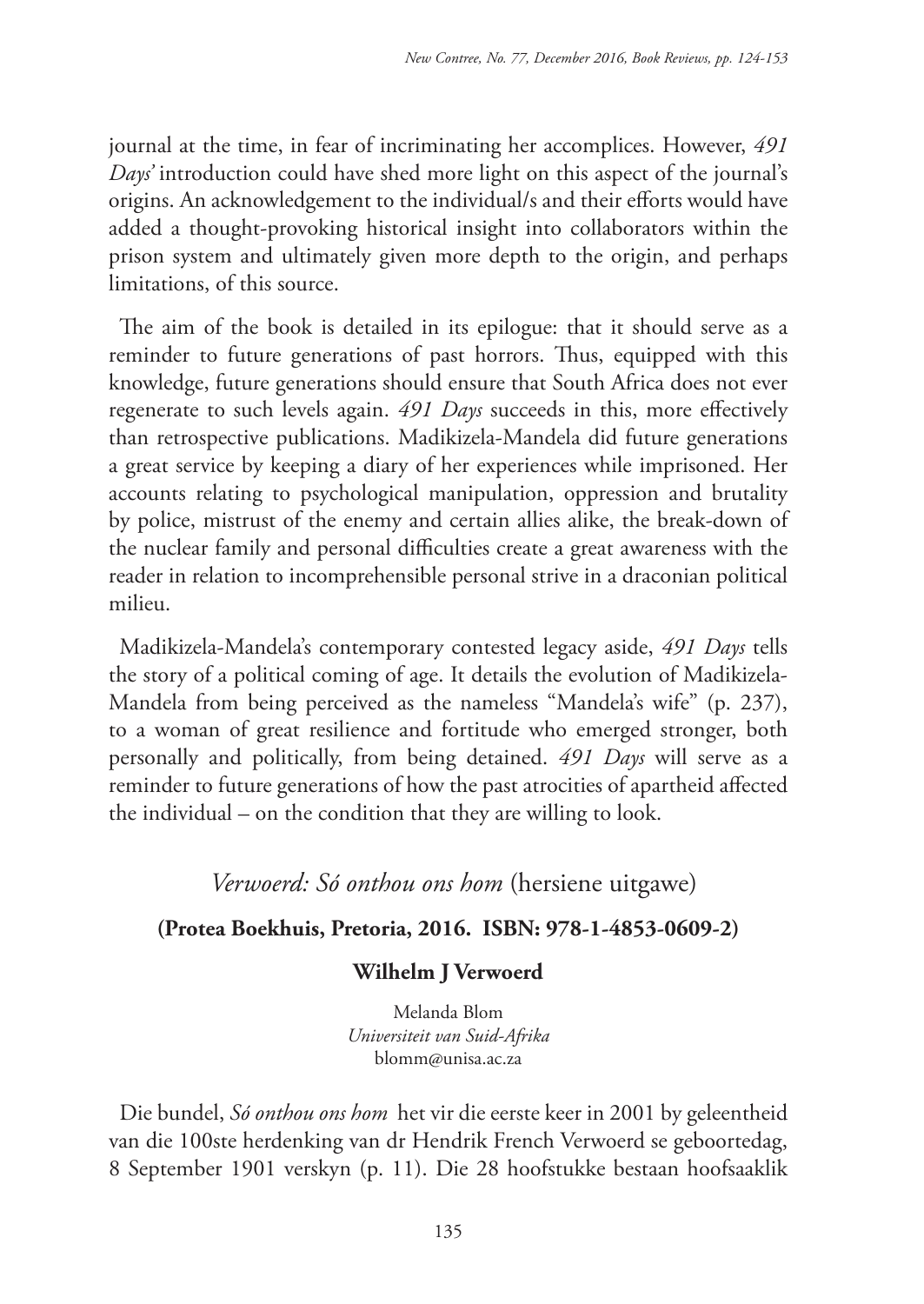uit persoonlike herinneringe van sy kinders, kollegas en tydgenote as joernalis en as Eerste Minister van die destydse Unie van Suid-Afrika en die Republiek van Suid-Afrika (p. 19). Hierdie bygewerkte weergawe bevat nuwe bydraes deur Elise Verwoerd, (skoondogter), Albert Hertzog en dr Cas Bakkes.

Die samesteller stel dit duidelik dat die boek die herinneringe rondom Verwoerd saamvat en vir die nageslag bewaar moet word. Hierdie bydraes is deur die samesteller geredigeer en in boekvorm gebind. Teen diè agtergrond dien die boek eerder as 'n biografiese werk as 'n geskiedkundige naslaanwerk. As die boek teen hierdie agtergrond gelees word, verskaf dit interessante leesstof oor sy gesinslewe, joernalis en as politikus. Vanweë die persoonlike band wat die samesteller met Verwoerd gehad het, kan die objektiwiteit en neutraliteit van verskeie van die bydraes bevraagteken word (p. 11).

Die vele fasette van Verwoerd as mens, word deur die onderskeie bydraes vanuit verskillende hoeke belig en hy word aan die leser bekendgestel as vriend, gesinsman, volksman en leier. Alhoewel minder aandag gegee word aan sy politieke sienings en aspirasies word eienskappe soos sy beginselvastheid, vreesloosheid, eerlikheid en integriteit deurgaans beklemtoon.

Die inleidende hoofstuk, bevat 'n biografiese skets deur die historikus, HO Terblanche. Hier word 'n faset van Verwoerd uitgelig wat nie in bestaande biografieë met dieselfde detail gedek word nie. Die klem val ondermeer op sy afkeur aan Britse imperialisme (p. 15) en sy tydperk as koerantredakteur van *Die Transvaler.* Dan volg daar 'n oorsig van sy politieke loopbaan as Minister van Naturellesake en Eerste Minister. Ook was hy `n kampvegter vir die Afrikaner, sy taal en kultuur. Moedertaalonderrig en die stigting van Afrikaanse skole was vir hom 'n prioriteit (p. 15). Selfs op sportgebied het Verwoerd geglo dat Blankes en kleurlinge langs "parallelle strome" moes ontwikkel, maar geen veelrassige span sou nasionaal en internasionaal toegelaat word nie (p. 23).

 Deel 1 bestaan uit bydraes van sy familielede. Hierdie onderhoude is in drie verdeel: eerstens die indrukke van sy familie te wete sy suster, Lucie Cloete, vir wie hy 'n steunpilaar en geliefde broer was (p. 40). Tweedens sy eggenote wat onthou dat landsake en godsdiens nooit prominente onderwerpe van bespreking in gesinsverband was nie. Laastens volg insette van hulle sewe kinders, skoondogter, Elize en skoonseun, Carel Boshoff. Hulle skoondogter, gee veral aandag aan gebeure rondom die onttrekking uit die Statebond (p. 112) en die aanloop tot Republiekwording (p. 113). In hoofstuk 5 verwys Carel Boshoff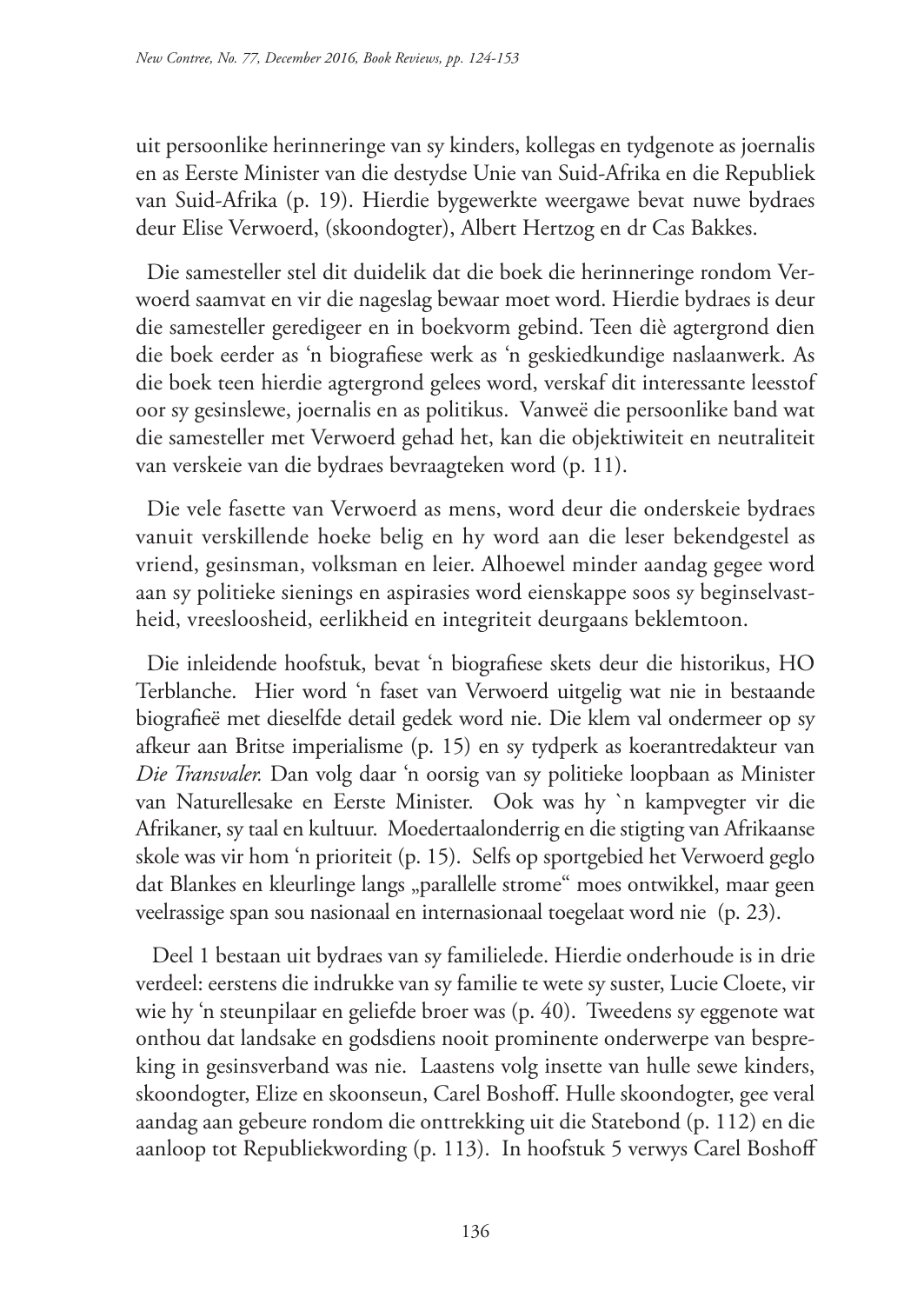na die belangrikheid van Afrikanernasionalisme in Verwoerd se soeke na `n Afrikaner identiteit (p. 116).

Deel II beslaan sewe hoofstukke, wat steun op herinneringe van persone wat op verskillende wyses met Verwoerd saamgewerk het uit sy politieke en joernalistieke- loopbane. Hier is insette van oud ministers Albert Hertzog, De Wet Nel en joernaliste soos Basson, Cluver, Scholtz en Bakkes van belang. Advokaat Albert Hertzog, seun van genl JBM Hertzog, het in Verwoerd se kabinet as Minister van Pos- en Telegraafwese en Gesondheid gedien. In Hertzog se bydrae is dit interessant dat daar 'n groot mate van ooreenstemming tussen sy pa, JBM Hertzog en Verwoerd se sienings van die Naturellevraagstuk was. (pp. 127; 130-131). Dr Bakkes wat in die redaksie van *Die Transvaler* gedien het, onthou Verwoerd weer as 'n leier wat onvoorwaardelik mense vertrou het en wie se mensekennis in sy oordeel oor persone se vermoëns hom soms duur te staan gekom het (pp. 153; 156-157). Tog het die meerderheid joernaliste besef Verwoerd was eerstens `n politikus in sy oogmerke en besluite en tweedends 'n joernalis.

Deel III bestaan uit tien hoofstukke en bevat insette van ministers, regslui en staatsamptenare. By tye kry die leser die gevoel dat 'n oordrewe positiewe beeld van Verwoerd uitgedra word. Hierdie voorlaaste hoofstuk word afgesluit met die woorde: "hy is weggeruk voordat hy sy lewenstaak, soos hy dit gesien het, kon voltooi. Sy standbeelde kan verwyder word en sy politieke strukture afgetakel word, maar sy naam sal in die geskiedenis opgeteken bly" (p. 253).

Die laaste deel bestaan uit ses hoofstukke met bydraes van vriende en kennisse wat op 'n meer persoonlike vlak met hom kontak gehad het soos Willie Dyason en Annetjie Boshoff. Hier val die klem hoofsaaklik op kwessies soos integriteit, respek vir andere en met toekomsvisie vir die land (p. 264). Sy wellewendheid en bedagsaamheid in sy omgang met die publiek en personeel word veral in die laaste deel uitgelig.

Dit is opvallend dat geen van die bydraes sy politieke en maatskaplike nalatenskap in detail bespreek nie. Al die gebeurtenisse versterk 'n algemene beeld wat reeds van Verwoerd bestaan, naamlik dat hy as 'n intellektuele reus, vlug van begrip was met die nodige insig in praktiese politiek. Sy werksvermoë, deeglikheid en effektiewe finansiële bestuur word ook bespreek. Van al die politieke leiers was Verwoerd waarskynlik die enigste wat op dieselfde intellektuele peil as 'n Jan Smuts of 'n Jannie Hofmeyr was, alhoewel hy 'n baie andersoortige persoonlikheid gehad het (p. 199).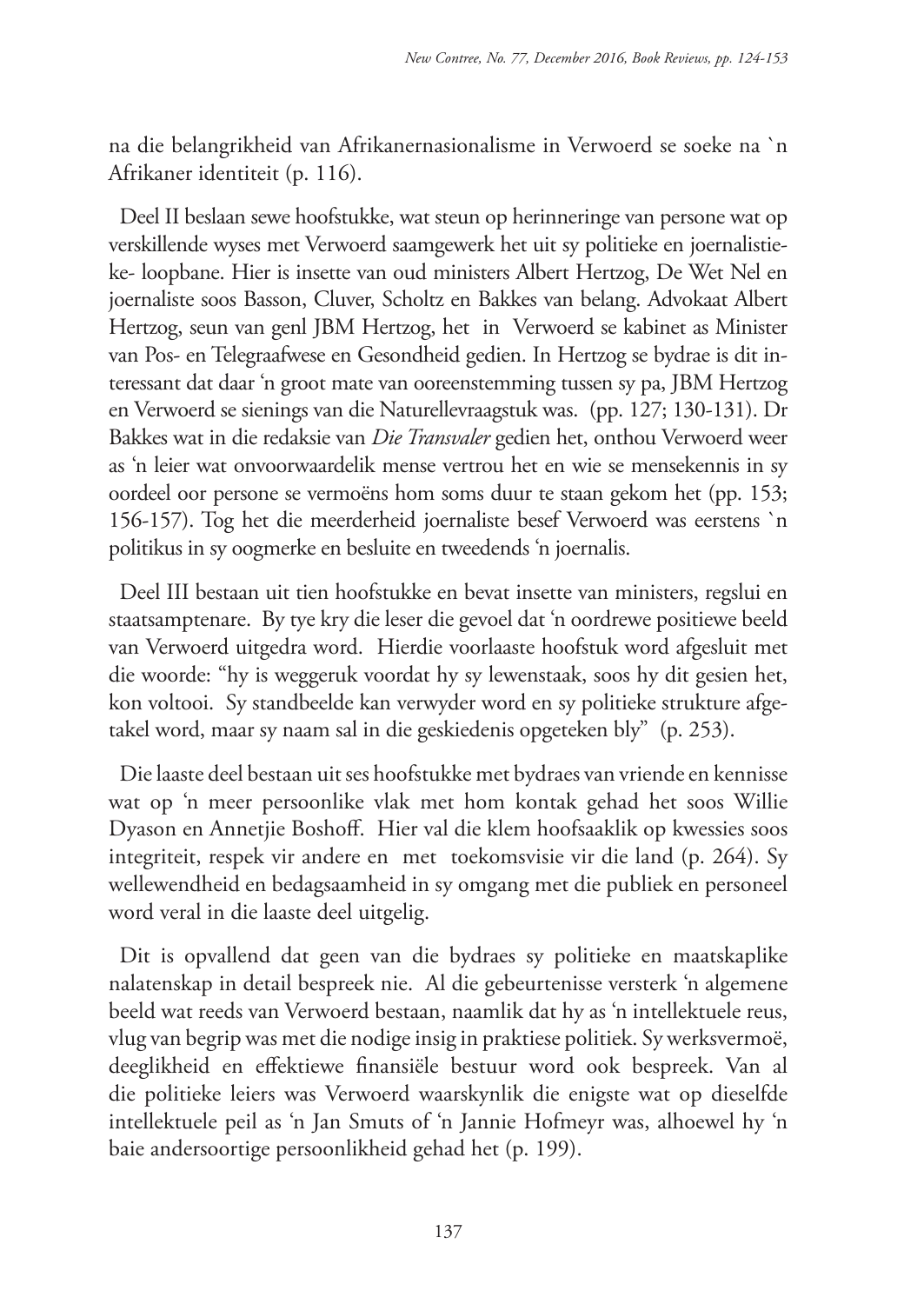Verwoerd se idealistiese doelstelling van selfbeskikking vir elke bevolkingsgroep is as *oplossing* vir die land se nie-blanke kwessies en in besonder vir die blanke gesien. Hy het in hierdie rigting gedink, want Carel Boshoff verwys na Verwoerd se verduideliking van die vier gemeenskapsgroepe vir wie daar 'n sinvolle toekoms uitgewerk moes word (pp. 120-121). Ook het hy teenoor sy seun Daniël, die saambestaan van die onderskeie volke, elkeen onafhanklik in sy eie gebied, as aanvaarbaar in 'n toekomstige bedeling gesien. Hy het ook die moontlikheid van kleurlinge se politieke toekoms saam met die van die blanke ingesien (p. 249). Kwessies soos die toekoms van Bantoe-onderwys, die noodsaaklikheid van universiteitsopleiding vir swartes en die moontlikheid van 'n swart regering is ook telkens bespreek (pp. 80-81; 120-122). Afgesien hiervan het Verwoerd en ander prominente Afrikaners soos dr Anton Rupert oor die konsep van Bantoe-tuislande verskil. Rupert wou tuislande ekonomies ontwikkel met blanke kapitaal in vennootskap met die swart bevolking. Hierdie konsep is deur Verwoerd verwerp (pp. 246-247; 272) en het hy enige pogings wat tot politieke of sosiale integrasie kon lei, in die kiem gesmoor (p. 251). As gevolg van sy vroeë, ontydige afsterwe bly die vraag of Verwoerd later beleidsveranderinge tov politieke integrasie sou toelaat (p. 253).

Ten slotte kan genoem word dat die herinneringsgeskrifte drie tot ses dekades na die gebeure opgeteken is, dus moet aanvaar word dat besondere detail of vergeet of vaagweg aangespreek is. Gevolglik is hierdie herinneringsgerskrifte eensydig en anekdoties aldus die skrywer (p. 11). Tog is die boek 'n aangename leeservaring van die Suid-Afrikaanse geskiedenis. Verwoerd bly dus een van die belangrikste figure in die Suid-Afrikaanse geskiedenis en daarom kan verwag word dat daar nog heelwat oor hom geskryf sal word.

Die HF Verwoerd Navorsingstrust het meegewerk om die publikasie van die boek moontlik te maak. Hierdie bundel herinneringe kan gesien word as 'n poging om negatiewe sieninge oor hom teen te werk en om 'n beter historiese perspektief op hierdie staatsman te verkry. Die druk- en bindwerk is van hoë gehalte. Die boek bevat 320 bladsye met 'n aantal foto's, 'n nuttige bladwyser en 'n geselekteerde biografiese lys.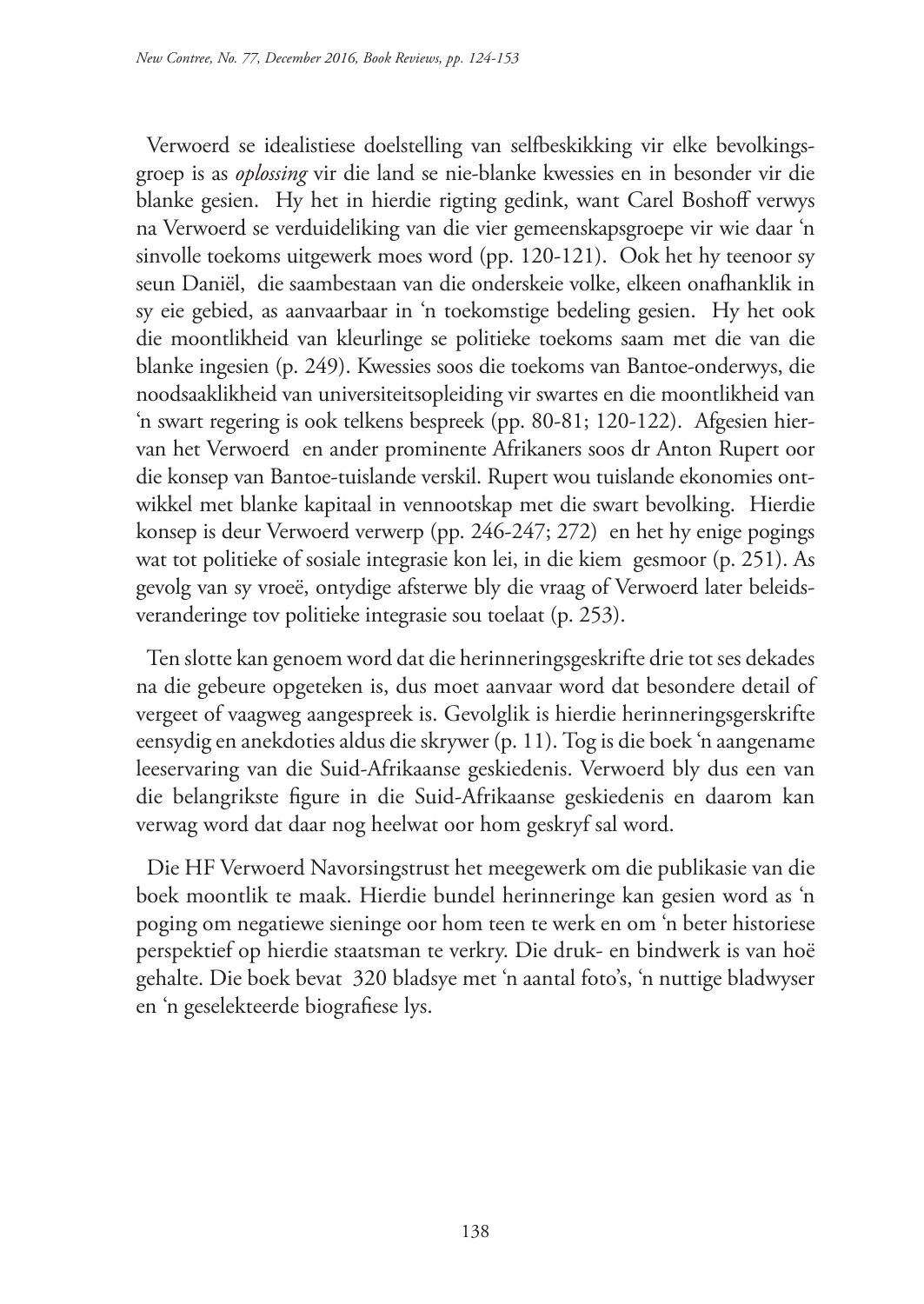# *Askari: A story of collaboration and betrayal in the anti-apartheid struggle*

### **(Auckland Park: Jacana Media, 2014, 307pp., ISBN: 978-1-4314-0975-4)**

### **Jacob Dlamini**

Wendell Moore *University of South Africa* mooreewendell@gmail.com / moorewe@unisa.com

This has to be the most ambitious book I have read in a long time. Rebecca Davis of the *Daily Maverick* (24 May 2016) described the book as "the most intriguing, provocative book you'll read all year – but its account of betrayal and collaboration under Apartheid is also deeply discomfiting". Jacob Dlamin's Askari: A story of collaboration and betrayal in the anti-apartheid struggle is a testament to the need to broaden our views of apartheid history and incorporate those parts we consciously tend to shy away from. The book highlights just how far a coercive state can go to protect its system but, more importantly, what individuals will do in order to survive it.

*Askari* is the story of a former apartheid activist turned "traitor" in the mid-1980s. The term Askari means "police" in Swahili, but "traitor" according to the notorious police agent Eugene de Kock. Glory Lefoshie Sedibe is the main protagonist in this chronicle of friend turned foe. The book challenges established notions of South Africa's past, for which Dlamini must be applauded. In both his previous book *Native Nostalgia* and this latest installment, Dlamini points out the importance of appreciating the everyday contradictions people faced by people during the late apartheid period, regardless of their role in the struggle. Dlamini goes one step further in *Askari* by entering, not only the world of the ANC underground and the state security branch, but also the world of those considered to be most despised, the Askari.

Perhaps only Xolela Mangcu's recent book, *Biko: A Biography*, comes closest to capturing as succinctly the soul of the person it describes*.* Mangcu's analysis of Biko draws parallels to Dlamini's work in that both bring to life the ordinary person behind the turbulence. Although nothing like Biko, because Sedibe is regarded as a 'sell out' a, turncoat, or a counter revolutionary, his life story nonetheless highlights the complexity of living under apartheid and the difficult choices people had to make. It is the story of those who could fight only so much – whether on the side of the police, comrades or ordinary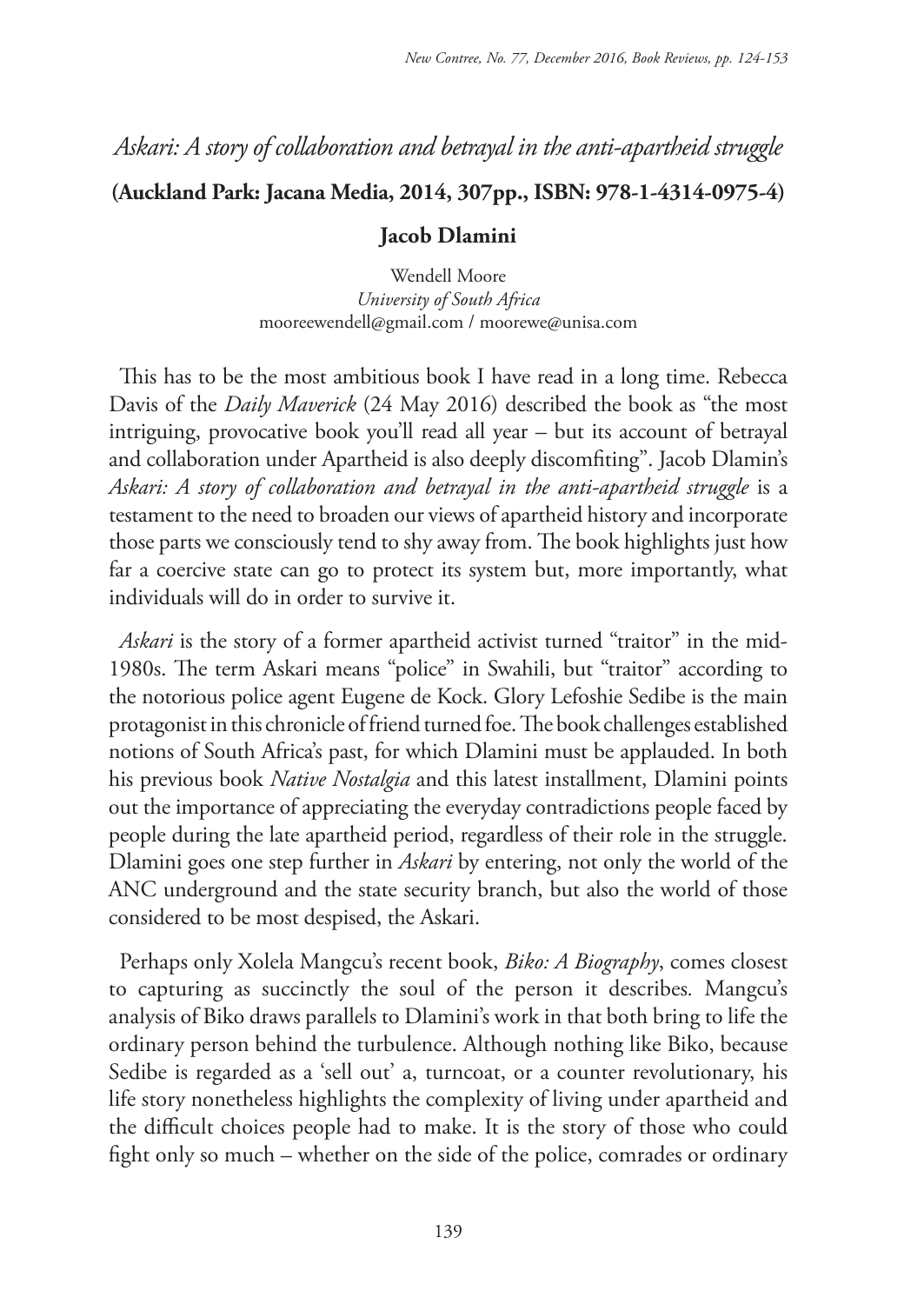citizens – and, when push came to shove, had to ultimately acquiesce to state pressure in order to survive.

Sedibe went into exile in 1977 and became an ANC and MK comrade. He operated mainly out of Swaziland and Mozambique until he was captured in 1986. By the time of his death in 1994 at the age of 40, he had been working for the apartheid security branch and military intelligence for nearly eight years. He had participated, by then, as a state witness against former comrades he had helped capture and had also actively perpetrated acts of violence against other activists.

 Sedibe was what the state would call a "rehabilitated terrorist" and worked out of the South African Police Counterinsurgency headquarters at Vlakplaas farm situated just outside of Pretoria. Dlamini moves back and forth in time to try and explain why a former 'terrorist' joined the ranks of those they had previously fought against. All the while the author gives an uneasy humanity to the Askari who confronted violence, death, murder and mayhem every day.

To be sure, captured activists were tortured and forced to decide between life and death. When confronted with these two choices it was not easy to take the path of martyrdom (death), the idealized symbolic gesture associated with political activism. Dlamini subtly points out that simple survival strategies or rational choices were not only the preserve of ordinary citizens living under apartheid but also of activists, even those trained to withstand torture.

However, torture was not the only motivation and other activists turned because the incentives of a good life and financial reward were alluring. Moni, for example, states in 1986 when giving evidence for the state against his former comrades, that he got "tamed" [turned against his former comrades] when he "…thought about [his] conditions, conditions of life on earth, conditions at home" (Dlamini, 2014: 168). It must be remembered that South Africa in the mid-1980s, despite its internal political turmoil, was slowly creating a black *petite* bourgeoisie class backed by the new COSATU union. Money had become another component of the struggle in this decade and should also be considered when explaining the many ways in which it was possible for activists to be tempted by state machinery. I would further argue that material satisfaction had become an actual way of activism for many ordinary South Africans in addition to the armed struggle.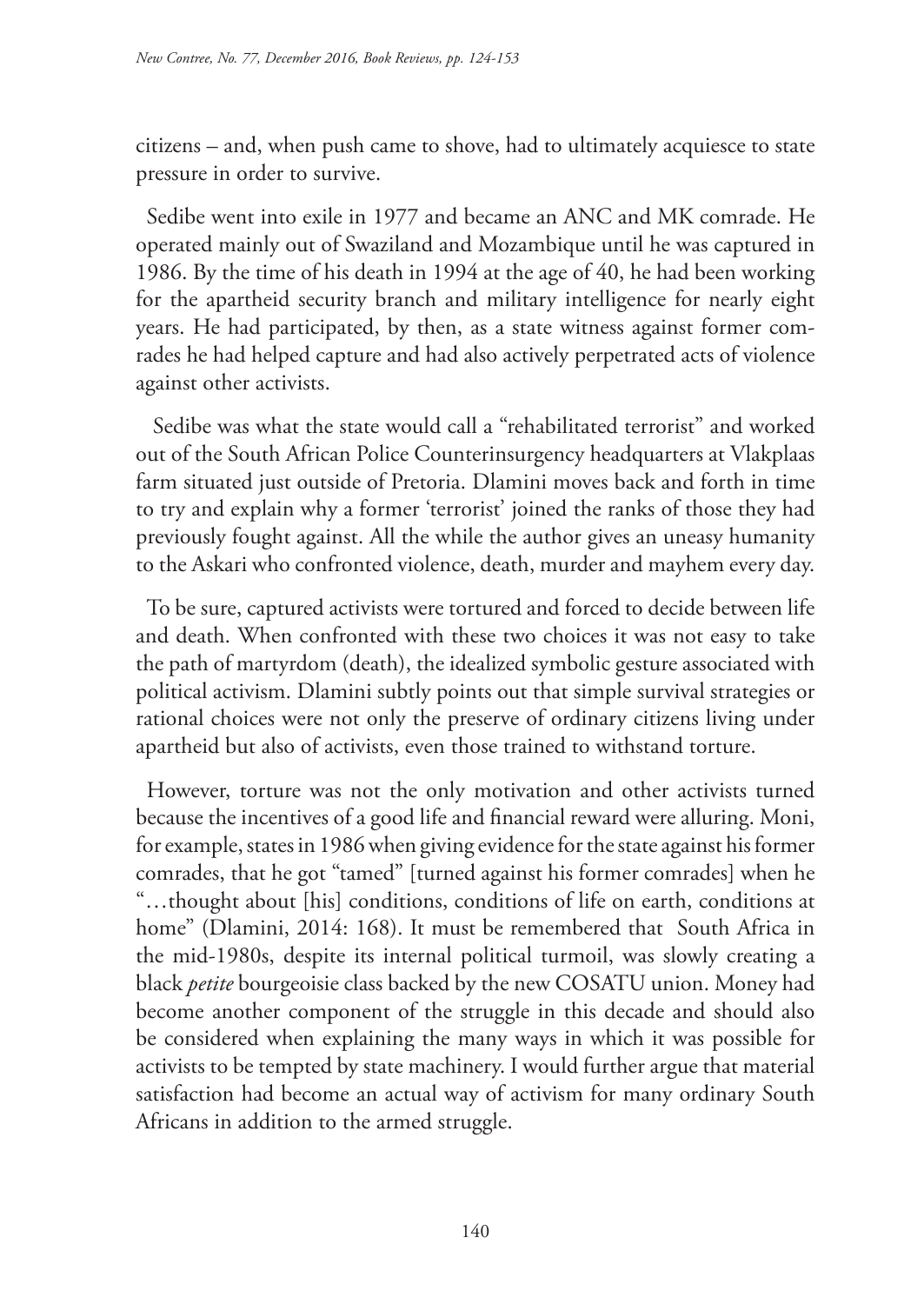Dlamini importantly also questions if, when switching sides, Askaris actually adopted "the value system of the 'other side'". A suitable analogy in postapartheid South Africa would be the example of Cyril Ramaphosa who was an active trade unionist in the mid-1980s and one of the negotiators for South Africa's transition to democracy, who subsequently turned to the private sector in the mid-1990s, becoming a multi-millionaire. Has Ramaphosa adopted the value systems of capitalism that he opposed ideologically in the 1980s or is activism and African National Congress (ANC) politics not at odds with monetary gain? Many have questioned if South Africa's first two decades of democracy under the ANC have sidelined the masses in its pursuit of control over the economy. In the same vein, did Sedibe give up his aspirations for a free and aspirant South Africa, even while working for the state?

Dlamini quotes Adam Michnik to explain the ending of apartheid, "We have entered freedom with the luggage of unsettled accounts about our history". Surely apartheid did not end with elections in 1994 and there remain stories that still need to surface, and others that may never see the light of day. Sedibe's story thus "…complicates how we think about apartheid and its legacies, and reminds us of the stories that still refuse to be told. As a nation we would do well to examine the taboos, the secrets and the disavowals at the core of our collective memories" (p. 260).

Yet, in looking back are we not unsettling our future? Dlamini has shown that we can look into apartheid to understand our past so that we can understand our present realities and future. He has shown that history offers us lessons about what we choose to remember and choose to forget. He reminds us that the South African story was not/is not simply a black and white one; it is far more nuanced.

*Zambia, the freedom struggle and the aftermath: The personal story of freedom fighter and leader Sylvester Mwamba Chisembele*

**(Devon, Axminster, 2016). Pp. 337 + xvi. ISBN 9780993409509)** 

### **Sophena Chisembele**

Ackson M Kanduza *Zambian Open University, New Foundland Campus* kanduzama@yahoo.com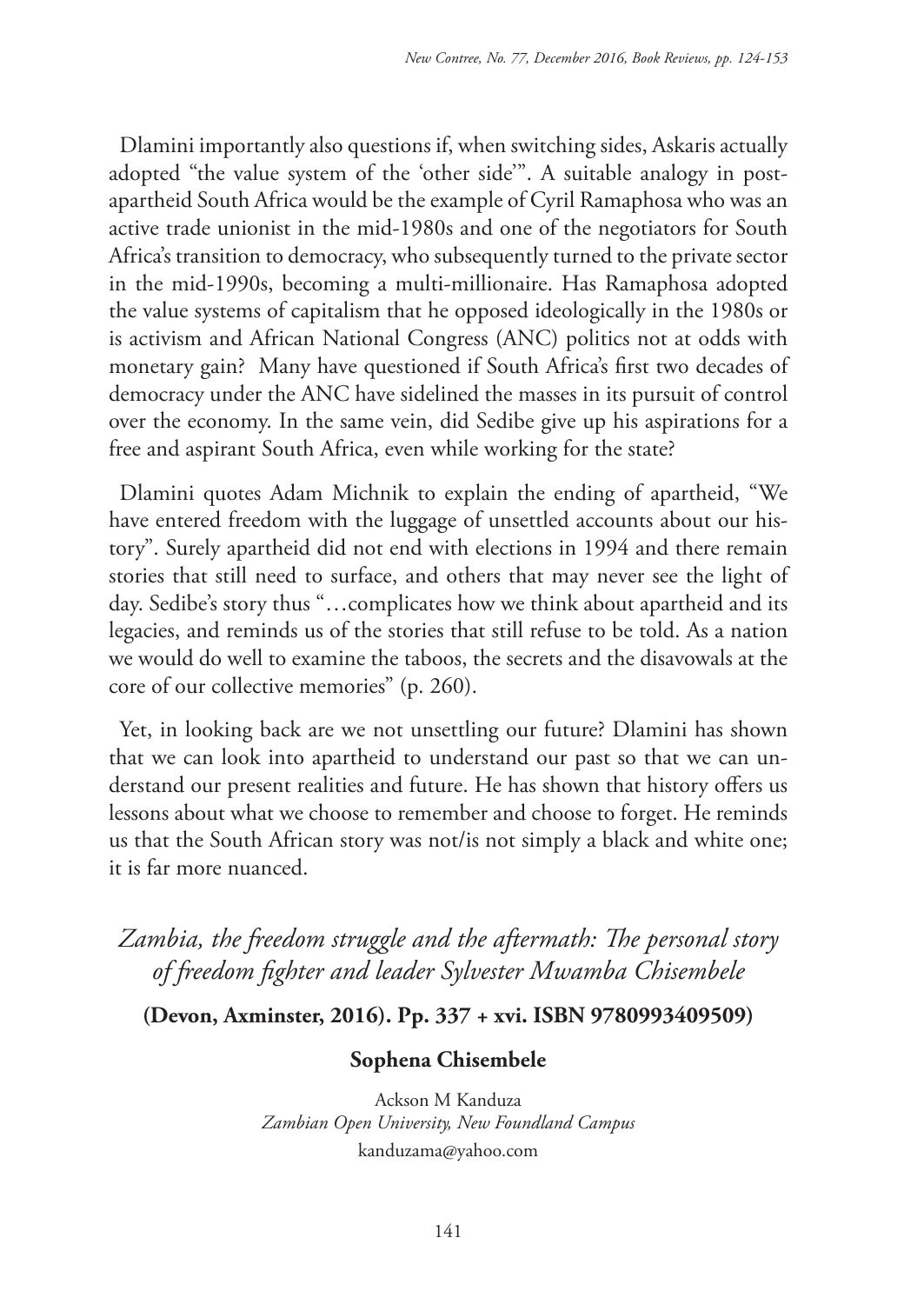### **Introduction**

This is an erudite biography of Sylvester Mwamba Chisembele who was born on 1<sup>st</sup> March 1930 in Mansa and died in Lusaka on 5<sup>th</sup> February 2006. His wife, Sophena Chisembele, displayed at least two unique qualities in writing this book. First, she is an unusual archive. She had recorded useful information in her diary over a long time. That archive was complemented by her astute liberal values and superb memory. Second, Mrs. Chisembele writes and presents her thoughts clearly and in simple style. Thus, the book is easy to read, understand and is highly recommended to an ordinary reader. That is an appropriate honour to Chisembele who was aware that it is the grassroots he represented that gave him public standing and political power. In my attempt to follow her and his footsteps, I decided to review this book about the life of a renown Zambian nationalist and patriot under three themes. First, I shall comment on what the book says about Sylvester Chisembele's youth. Second, I review what the book says about Sylvester Chisembele as a democrat. Third, Chisembele represents enduring participation and active engagement through life and death. Any review is a process of selection; and at the moment, I shall speak about the book under those three themes.

### **Youth**

The author demonstrates that a combination of Chisembele's intellectual, philosophical and moral curiosity resulted in the Catholic White Father's to deregister and remove Sylvester Chisembele from Lubushi Seminary in 1948. He was 18 years old and had joined the institution in 1942. Chisembele sought to understand why Zambians at the Seminary and in the Protectorate of Northern Rhodesia were treated as second class human beings. He found discrimination particularly puzzling and worrying in a Christian institution. On the other hand, the White Fathers found Chisembele's inquisitiveness disruptive. All outposts of colonization throughout Northern Rhodesia carried elements of discriminating Africans. During the colonial era, or before October 1964, Africans referred to the indigenous Black population. Paul Mushindo, when working on the first Bible in Chi Bemba at Lubwa, was puzzled that he was given second class status by European Christians who preached that God created all human beings, regardless of skin colour, as equals. Mushindo found strength in his belief that the sacrifice he was making for his people to know God could not be nullified by any human weakness. Chisembele was of similar moral and spiritual fibre.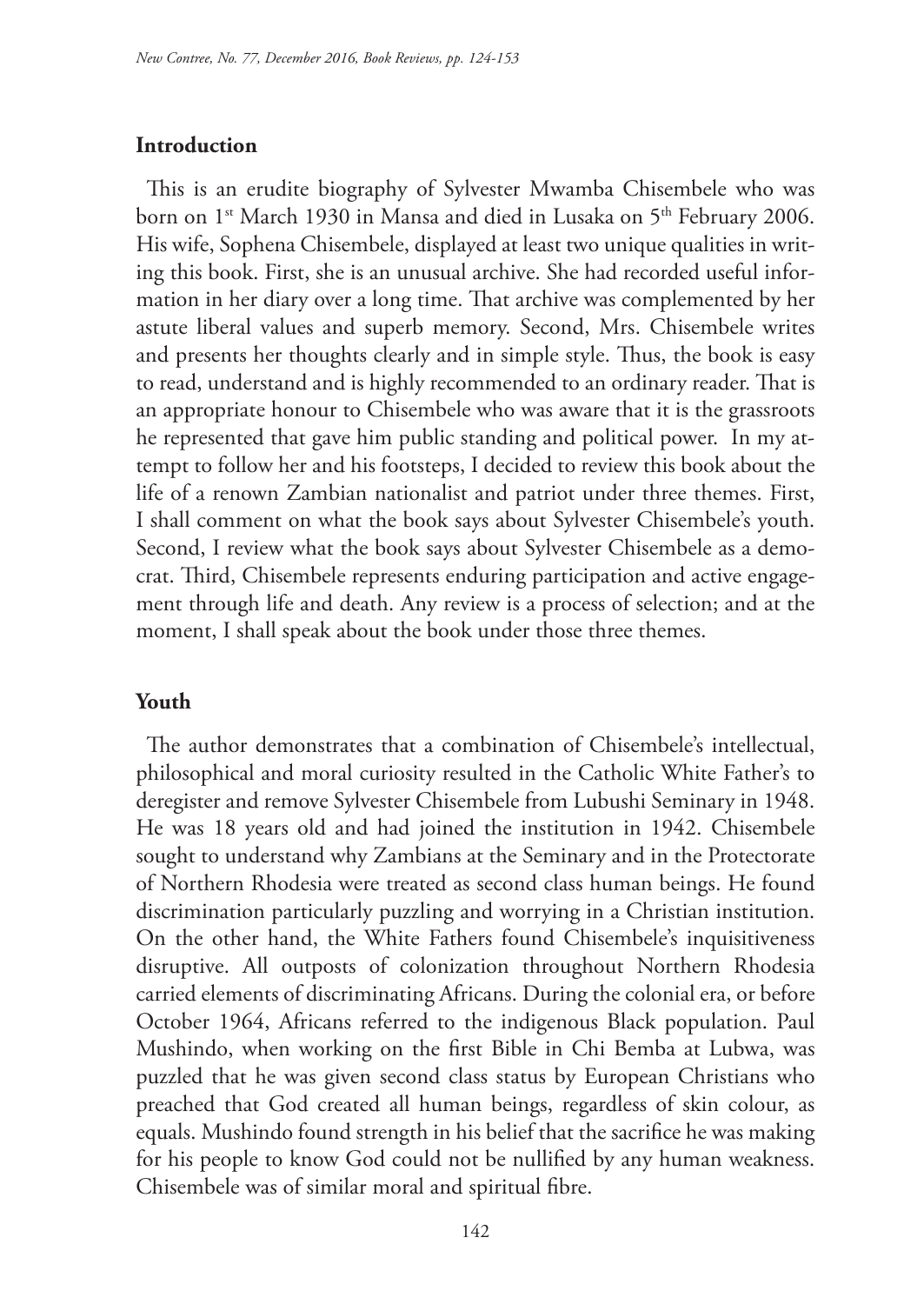Sylvester Chisembele saw his expulsion from Lubushi Seminary as an opportunity to pursue economic development and independence. His first business undertaking was to supply millet to local traders in Mansa. He further supplied the Copperbelt. He also set up fishing camps on the Nganda and Sosa beaches on the western side of Lake Bangweulu. Chisembele lived by the vision to be independent. He established a bakery and restaurant because he believed in economic diversification as a pathway to self-sustenance. Government was his major constraint during the youth of his business and in his old age. The colonial administration undermined Chisembele's business. They stopped his supplies to the Copperbelt. In his old age, the Government of the Republic of Zambia repossessed his farm in Chisamba between 2002 and 2006. In following age as a key factor in defining youth in Zambia, Chisembele was about to end his 'minority' when colonial rule ended on 24 October 1964.

Sophena Chisembele displayed exceptional understanding of information she received about Chisembele before they married. He was a politically active youth in Luapula and in Zambia since the 1950s. Chisembele played an active role in extending the African National Congress (ANC) in Luapula. He was a leading figure in establishing the Zambia African National Congress (ZANC) and its successor, the United National Independence Party (UNIP). He was an effective mobiliser at grassroots level. He listened to grassroots and supported their political empowerment. Between the ate 1950s and 1964, Chisembele evolved ideas that democratic practices, traditions and institutions required accountability to grassroots organisations. The colonial administration recognised Chisembele's role in the development of the most sophisticated and advanced branch of nationalism in Luapula. In 1962, at the Magoye conference of UNIP, Chisembele led articulation of the position of Luapula on political strategy UNIP needed to adopt in order to end colonial rule. Through Chisembele, Luapula advocated rules that required ordinary membership to elect all party leaders. The party leaders also needed to be accountable to all party structures. Unfortunately for Zambia, UNIP rejected proposals from Luapula. Instead, UNIP adopted a strategy of democratic centralism. This allowed leaders to appoint leaders. Some leaders would be nominated and approved by grassroots structures. One key factor in taking this direction was fear of tribalism. Sophena Chisembele observed that democratic centralism adopted at Magoye was transformed into 'tribal balancing' which eventually created "One Man Rule" during the reign of UNIP from 1964 to 1991. By and large, the Movement for Multi-Party Democracy (MMD)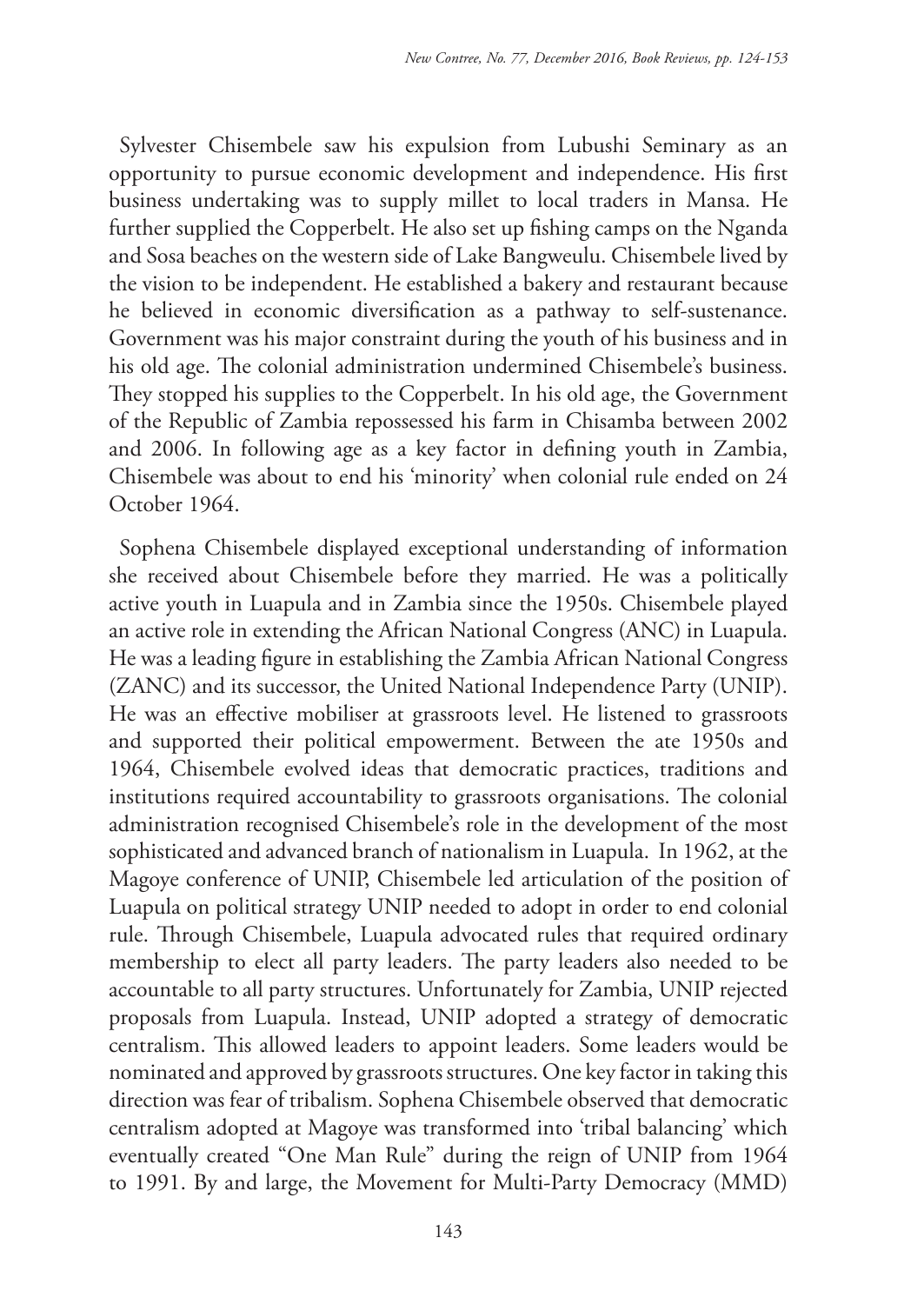followed the route of democratic centralism. Thus, in examining the foundation of Chisembele's political seed, Sophena Chisembele's goes beyond many studies in demonstrating debates and struggles inside nationalist and political parties in Zambia.

### **Chisembele as a demcorat**

Sylvester Chisembele was popular in Luapula because he was an organic leader and a democrat. In 1956 and 1957, he was part of the leadership that planted the ANC in Luapula. Chisembele's best effort produced the worst failure in Harry Mwaanga Nkumbula, president of the Northern Rhodesia African Congress (ANC). That made it easy to transfer support from ANC to ZANC and UNIP in Luapula Province. Chisembele easily became a leading champion in turning ZANC and UNIP organisations for grassroots membership. An authority on nationalism in Zambia, David Mulford, and Miles Larmer's subsequent reassessments, acknowledged Chisembele's' unique contributions. Senior colonial officials, including the Chief Secretary who became the last Governor, Sir Evelyn Hone, warned leaders of UNIP in 1963 and 1964 about Chisembele and the strength of local party moblisation in Luapula.

Post-colonial leadership embraced or inherited the attitudes of the colonial administrators towards Chisembele and Luapula politics. UNIP sidelined Chisembele and other organic leaders in Luapula in 1964, 1968 and 1973 national elections. Yet, these organic leaders continued to be elected. There was a general surprise that Chisembele was not in the first cabinet of UNIP. In course of time, UNIP leaders had courage to express their attitudes clearly and publicly. In particular, Northern Province based Bemba politicians did not contain advocacy of democratic principles in Luapula. Following the appointment of Aran Mulwe as Youth Regional Secretary in Ndola in 1969, leading Bemba politicians protested about being led by "ba Tubulu" (foolish fishermen) for a long time. Probably the most influential Bemba politician in Zambia, Simon Kapwepwe, considered Chisembele a mosquito that he could effortlessly crush if he wanted. The leadership of Chisembele and other organic leaders from Luapula were neither politically foolish nor easy to crush. In the late 1960s and early 1970s, Chisembele was part of a Committee of 14. The Committee represented aspirations to develop democracy by weakening the national democracy and strengthening power of the provinces. Each Province would elect two representatives to a national council that would counterbalance power which the independence constitution had concentrated in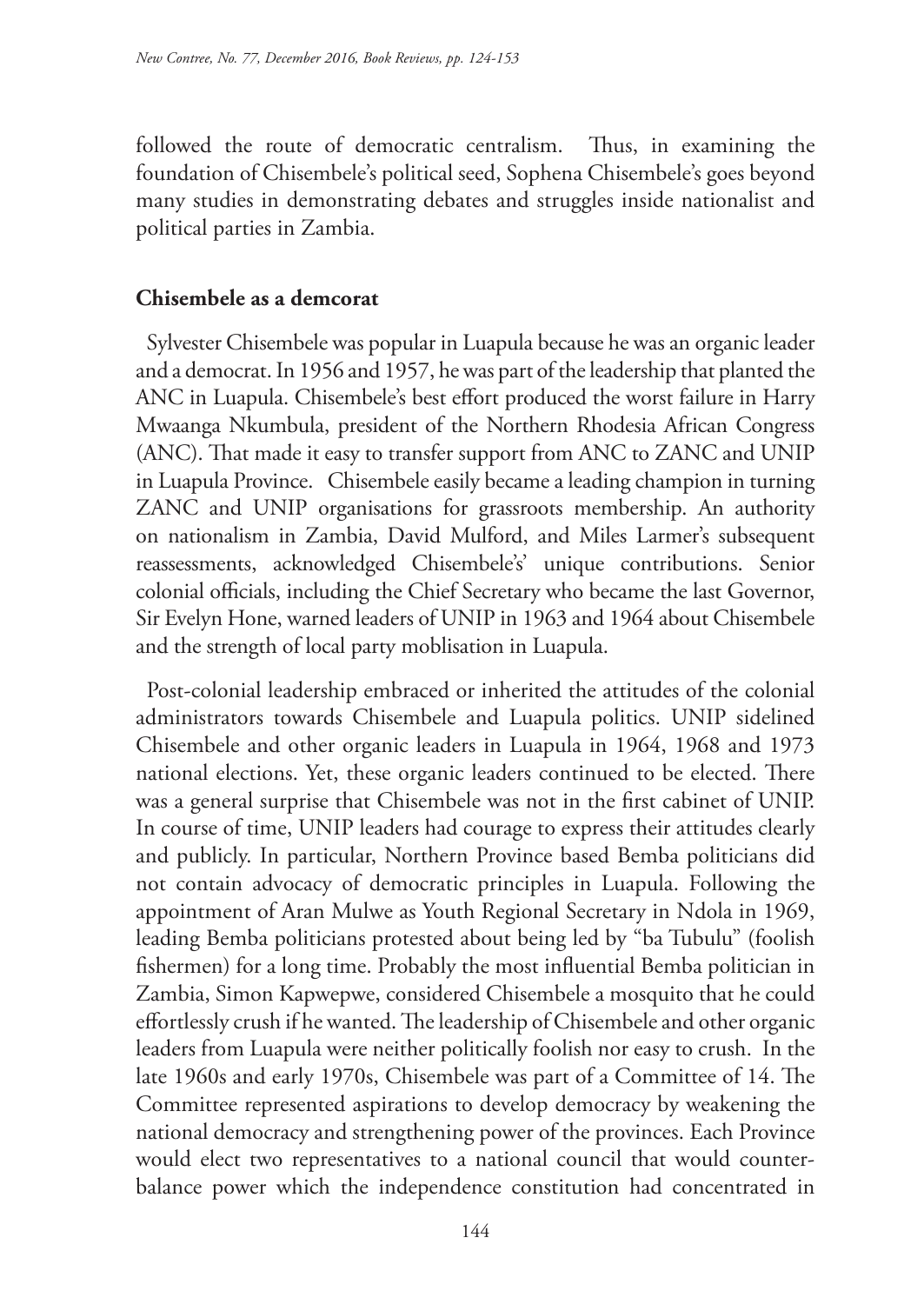the presidency. Ackson Soko, Dingiswayo Banda and Nephas Tembo, who were radical activists on the Copperbelt but were branded as Easterners, were among rebels in UNIP that came to embrace what Chisembele had advocated since 1958 when ZANC was formed.

In 1983 Chisembele retired from open national politics. UNIP, especially President Kaunda made various overtures to Chisembele from the 1980s to the late 1990s. President Kaunda had played cat and mouse games with Chisembele in the 1960s and 1970s by appointing him to what many considered junior positions in the light of Chisembele's political contributions in Luapula. In 1970-71, Chisembele appeared to be a strong bridge between State House and the Litunga (a traditional Lozi leader in Western Province). Yet there was no reward for Chisembele. He was humiliated and demoted. Chisembele ventured into business such as a restaurant in Lusaka and farming in Chisamba in the late 1970s in order to strength his economic and political independence. He saw the One-Party State as lacking democratic ideals and practices. The first Vice-President (1964-1967), Rueben Kamanga, encouraged Chisembele to venture into business despite restrictions of the UNIP Leadership Code. The code was a set of principles and rules Kaunda's UNIP had set in anticipation of creating a socialist economy in Zambia. Even President Kaunda appeared willing at one time in the early 1980s to make special variations for Chisembele to own property in exchange for toying with Kaunda's political directives. President Chiluba in the 1990s courted Chisembele. No political marriage was made. Stubborn holding to democratic ideals resulted in the "State" repossessing Chisembele's farm in Chisamba.

### **Participation and engagement**

Sylvester Chisembele was not a passive participant in the affairs of his motherland from the time he was expelled from Lubushi Seminary in 1948. He engaged in economic projects. We are not adequately informed by Sophena Chisembele about how Sylvester Chisembele raised his initial capital to start trading, bakery and a restaurant in Mansa. We do not know and we are given no guessed estimates of how much capital he had to start his businesses in Lusaka and Chisamba. There are also no indications of incomes generated. Yet, the book leaves no doubt that had colonial and postcolonial governments not stood in his way, Chisembele would have succeeded economically and politically.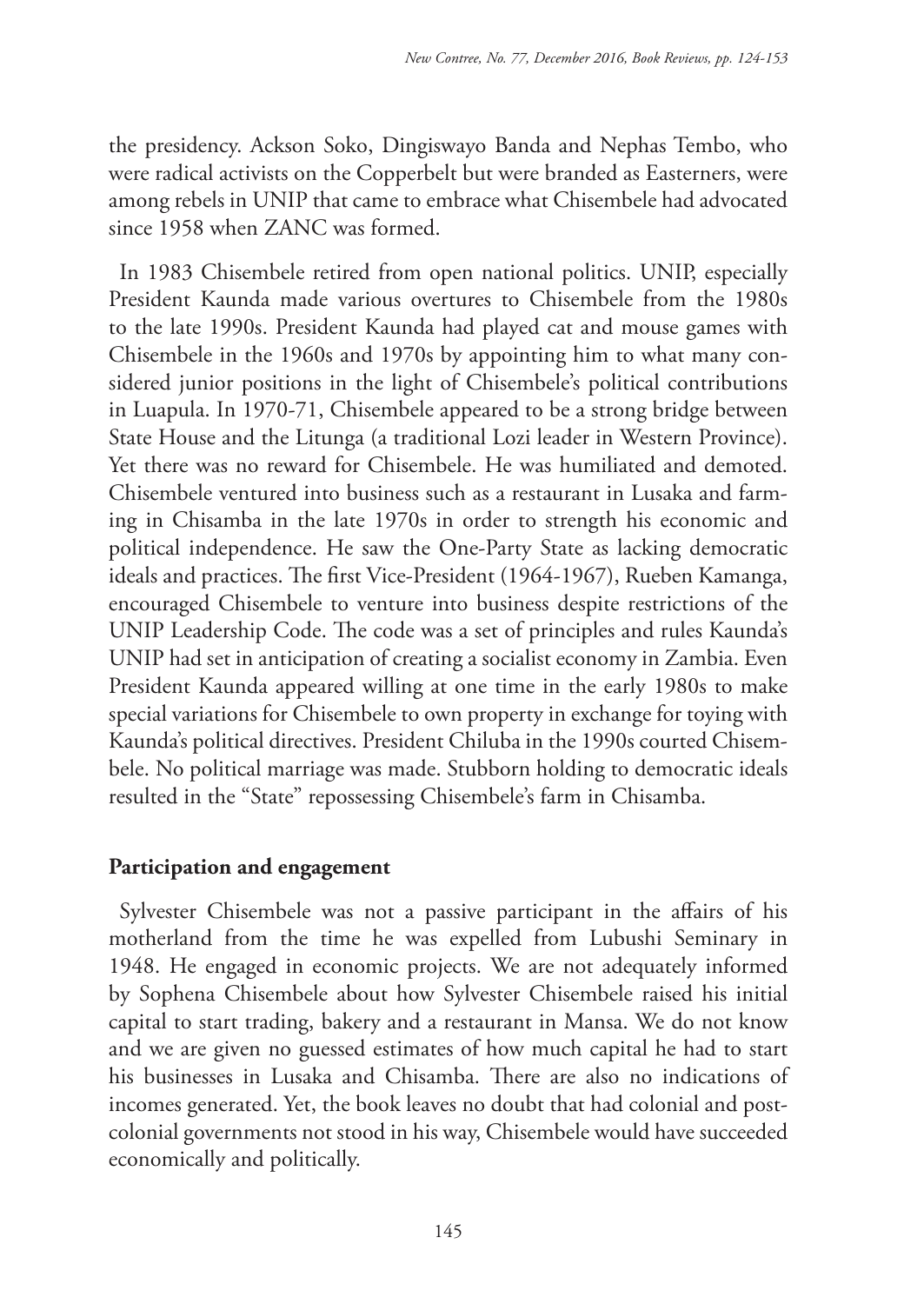Chisembele succeeds in leaving behind his clear thinking on grassroots based democracy. He led provincial politics in Luapula without threatening to break away from UNIP. Chisembele organized a movement that ensured that local leaders be elected and not vetted by Lusaka. It is this that made President Kaunda seek Chisembele continually, yet Kaunda's moves appeared calcula-ted to break Chisembele's opposition to democratic centralism. Chisembele's democratic ideals remain on the Zambian political agenda. The Committee of 14 was, in part, a response to the failure of the 1967 UNIP conference. The Committee was also a response to pronouncements on decentralization in December 1968. President Kaunda and UNIP introduced the office of District Governor as an attempt to decentralize political power. Political decentralization remains on the national agenda. Sylvester Chisembele provided ideals and strategies of how Zambia could develop and entrench democracy.

## **Conclusion**

The book has brought out at least three points that deserve recognition. First, the colonial and post-colonial governments suppressed progressive projects and ideas. Sylvester Chisembele suffered suppression at the hand of the colonial and post colonial governments. Chisembele initiated a variety of economic and political projects. A major factor in his failure was the hostile roles of governments from the 1950s to the early 2000s. Second, citizen participation should be promoted. Leaders in government should not weaken institutions. This was expected when Zambia ended one-party rule and became a multiparty and liberal democracy in 1991. Yet Chisembele was humiliated to the grave. Any government becomes illegitimate from the time a government institution suppresses and takes resources away from a citizen. Third, the book has brought out working inside political organisations and how power functions in Zambian institutions. In the context of these conclusions, Sophena Chisembele made an immeasurable contribution to knowledge about how injustice constrains progressive change in Zambia.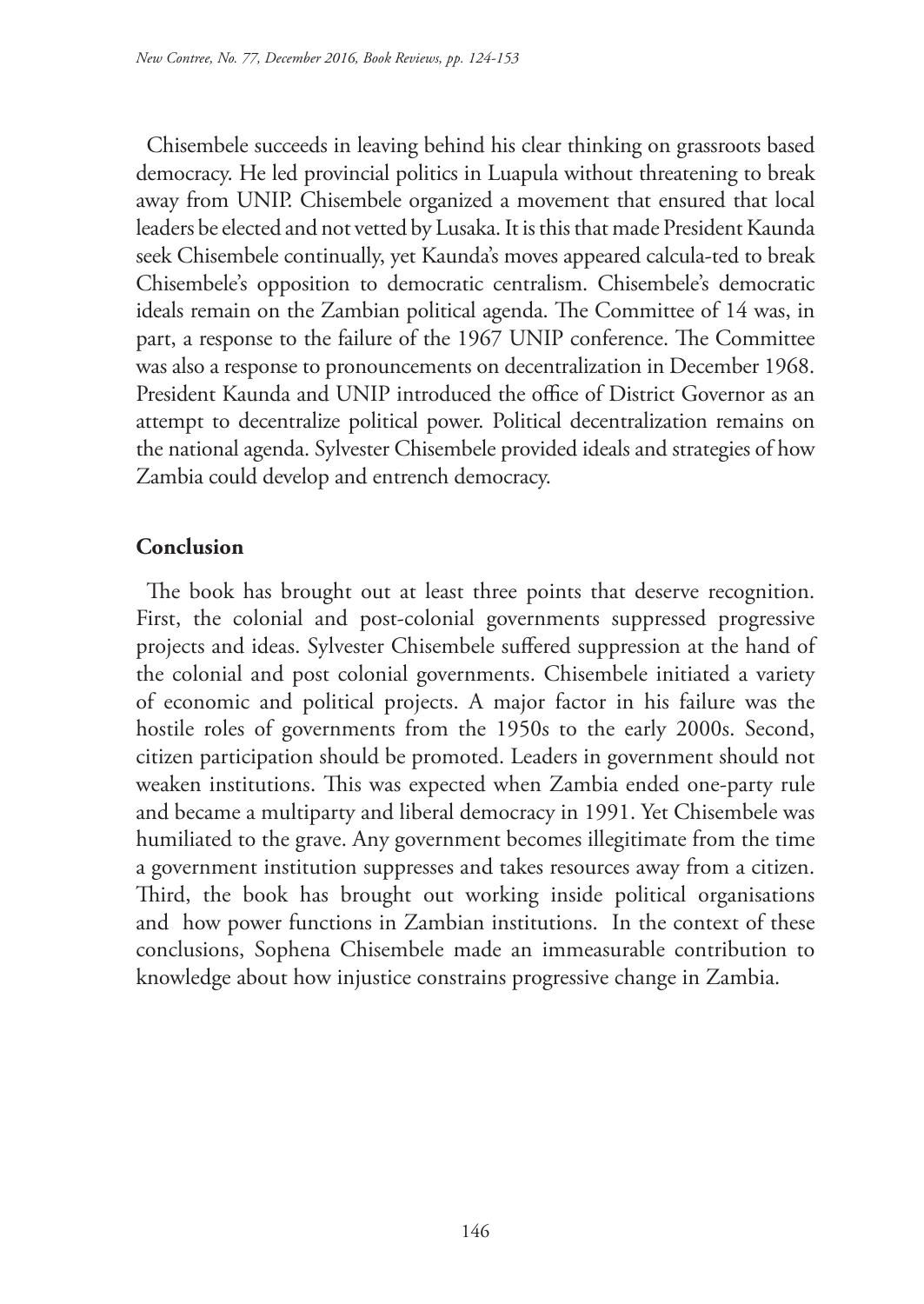## *Ons Japie. Die boereoorlogdagboek van Anna Barry*

### **(Pretoria: Protea Boekhuis, 2016, 200 pp., kaart, foto's en geskrifte, bibl. ISBN: 978-1-4853-0617-7)**

**Anna Barry** (Met voor- en nawoord deur Ena Jansen)

Marietjie Oelofse *Universiteit van die Vrystaat* oelofsem@ufs.ac.za

Die heruitgawe van dié dagboek deur Protea Boekhuis is voorafgegaan deur Anna Barry (1884-1964) wat dit in 1960 onder die titel: *Ons Japie: Dagboek gehou gedurende die Driejarige Oorlog* laat publiseer het*.* Die 1960-publikasie dra Anna op "aan die nagedagtenis van my broer Japie Barry wat op 23 Desember 1900 op 17-jarige leeftyd as krygsgevangene in Ceylon oorlede is". Die 2016-uitgawe is op 16 Julie by die reünie van die Barry-familie bekendgestel. Die teks van die dagboek self word met die nuwe uitgawe geboekstut deur 'n insiggewende vooren nawoord deur Ena Jansen, 'n hoogleraar in Suid-Afrikaanse letterkunde in Amsterdam en 'n kenner op die gebied van egodokumente.

Anna Barry (later Reitz) was die oudste dogter van Thomas en Johanna (gebore De Villiers) Barry en was met die uitbreek van die Anglo-Boereoorlog (1899-1902) 15 jaar oud. Sy besluit om dagboek te hou "... want daar is sterk gerugte van oorlog teen Engeland en as ons in 'n oorlog gedompel word, sal daar dinge gebeur wat van groot historiese belang sal wees" (p. 42). Haar dagboek sou egter eers in 1960 verskyn. Hierdie besonderse dagboek het grootliks in vergetelheid verval en die inisiatief vir 'n heruitgawe, wat deur Ena Jansen geneem is, is prysenswaardig.

Die verhaal het vele kante waar Anna verdeeld voel in haar oorlogservaring tussen haar onverskrokke oudste en enigste broer Japie (1883-1900), wat as minderjarige reeds aansluit by die oorlog en later as krygsgevangene op Ceylon sterf aan ingewandskoors. Aan die ander kant is haar geliefde vader, Thomas, wat aanvanklik as 'n gerespekteerde veldkornet deel van die oorlog is, maar na hy in Mei 1900 in 'n veldslag gewond word, eventueel die eed van neutraliteit aflê en met sy vee na die neutrale Basoetoland uitwyk. Anna, asook haar ma en haar twee susters, Tiny en Hilda, bly nog 'n ruk op die plaas Abrikooskop, ongeveer vyftien kilometer noord van Ficksburg, maar sluit hul in Oktober 1901 by Thomas aan. Hulle sou eers in Junie 1902 terugkeer na die familieplaas wat intussen deur die Engelse verniel en afgebrand is.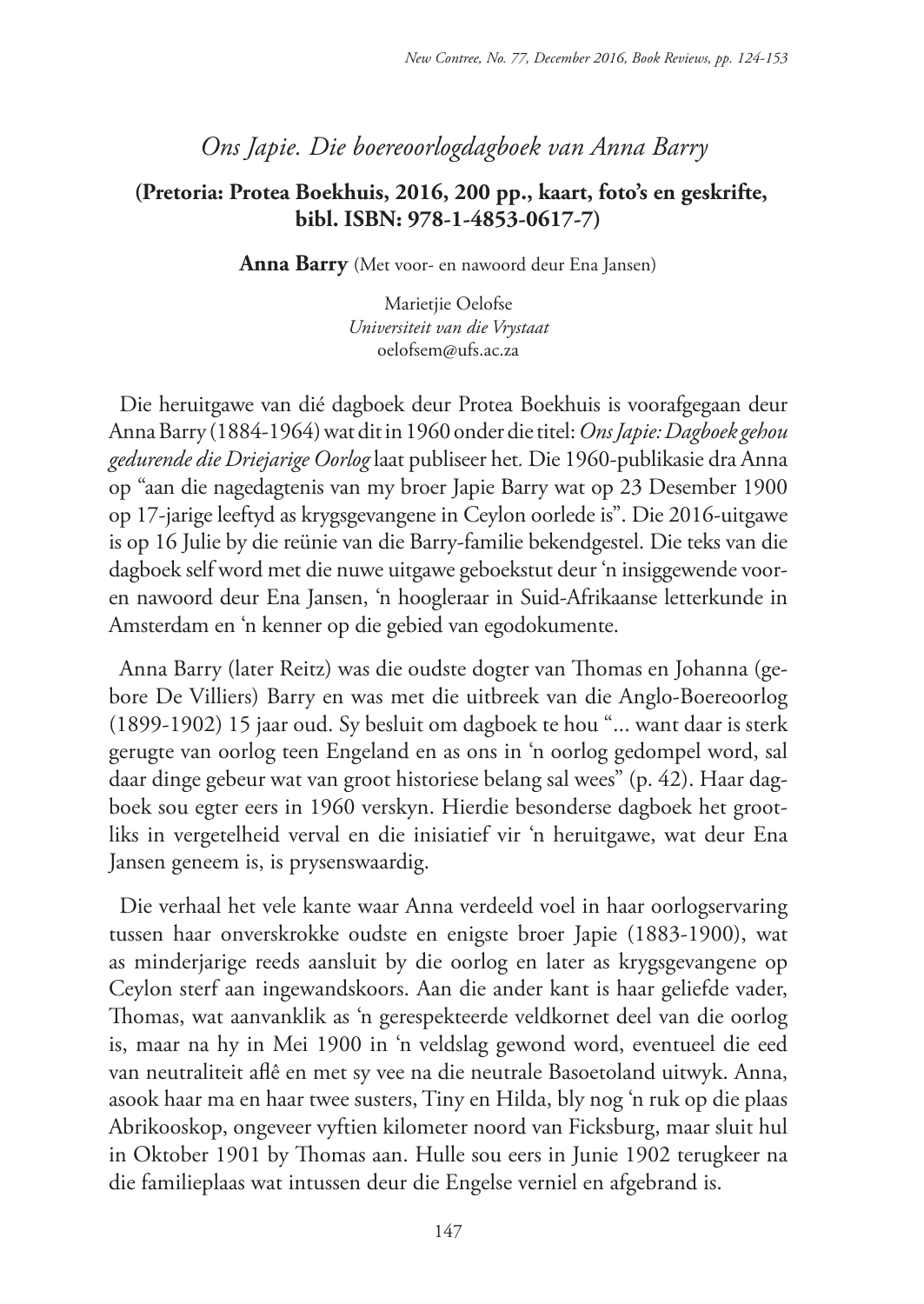Ten spyte daarvan dat Anna 'n jongmeisie in haar tienerjare is, is die dagboek se verteltrant gemaklik en boeiend met lewendige beskrywings. Opmerklik is die volwassenheid van Anna in haar sonderlinge waarnemingsvermoë en weergee van omstandighede, emosies en detail. Terselfdertyd kan daar saam met Trudie Kestell, dogter van ds JD Kestell, in haar "Woord vooraf" in die dagboek gestem word dat dit "merkwaardig" is dat Anna volgehou het om die dagboek te skrywe (p. 38). Oor die feitelike waarheidsgetrouheid van haar dagboek gee Anna self die antwoord: "Die dagboek maak geen aanspraak op absolute historiese juistheid nie. Wat ek self beleef het, is outentiek ..." (p. 41).

Die dagboek word met opskrifte ingedeel. Onder die opskrif "Abrikooskop" word die langste periode van die dagboek weergegee - vanaf 26 September 1899 tot 10 September 1901. Die volgende opskrif "Ficksburg" omvat slegs twee weke, 29 September tot 13 Oktober 1901. Met die opskrif "Basoetoland" word die gesin se agt maande verblyf vanaf 16 Oktober 1901 tot 18 Junie 1902 in dié land beskryf. Die terugkeer na die familieplaas vorm die laaste deel van die dagboek, weer met die opskrif "Abrikooskop", en sluit die tydperk 23 Junie 1902 tot 13 Januarie 1903 in. Daarna volg drie bylaes.

Buiten die dagboek van Anna Barry self wat teen 'n grys agtergrond afgedruk is (pp. 34-175), omvat die teks van Ena Jansen 'n redakteursnota (p. 6); die voorwoord met eindnote (pp. 7-32); die nawoord met eindnote (pp. 176-194); dankwoord (pp. 195-196); asook 'n bibliografie (pp. 197-200). Terselfdertyd word 'n kaart van die Vrystaat en Basoetoland (p. 33), asook 'n reeks van sewe foto's en verskeie geskrifte in swart-en-wit in die middel van die boek verskaf.

Ena Jansen verdeel verder die dagboek van Anna Barry in 'n eerste vertelmoment met daaglikse inskripsies in die dagboek vanaf 26 September 1899 tot 13 Januarie 1903. Die tweede vertelmoment sluit Anna Barry se publikasie van *Ons Japie* in. Hierin gee Jansen haar eie redes en insigte weer vir die publikasie van die dagboek 57 jaar nadat dit geskryf is en vergelyk Jansen die veranderende kontekste tussen die jare net na die oorlog, met die landsgebeure teen 1960. In die proses verskaf hierdie dagboek as outobiografiese teks, asook Ena Jansen se voor- en nawoord, 'n dieper insig in die Vrystaatse (en dus ook Suid-Afrikaanse) samelewing rondom die skryf van die dagboek (1899-1903) en die eerste publikasie daarvan (1960).

Die publikasie van die dagboek was vir Anna die nakom van 'n belofte aan haar moeder om dit "in 'n leesbare vorm" oor te skryf "sodat ons familie dit as nagedagtenis aan my broer kon hê". Die "oorskryf in 'n leesbare vorm" sou nodig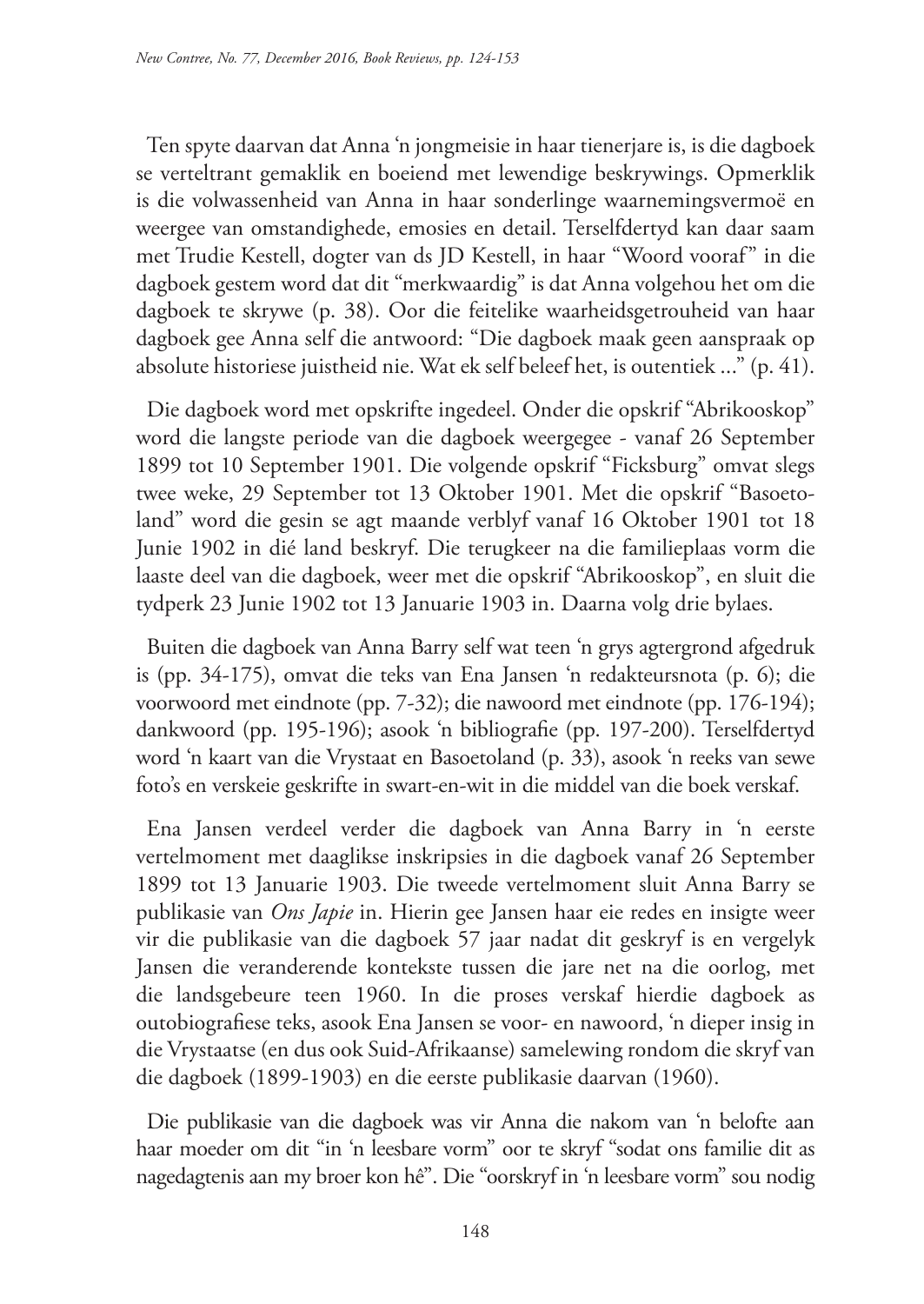wees nadat Anna aanvanklik haar dagboek in 'n boek met 'n swart hardeband geskryf het, maar met verloop van tyd toe die boek volgeskryf was en haar haar ink op, het sy kruis en dwars met ink van roet en asyn op flentertjies papier geskryf, waaronder haar pa se runderpesvorm (pp. 40-41). Dit spreek vanself dat dit 'n "reuse taak" (p. 39) moes gewees het om dit oor te skryf. Teen hierdie agtergrond is dit debatteerbaar dat Anna met die 1960-publikasie "eerherstel vir die gesin" wou beding. Ten spyte van 'n veranderende, meer Afrikaner-nasionalistiese konteks gedurende die laat 1950's in Suid-Afrika, wil dit voorkom of Anna tog die dagboek in kern as 'n familiedokument beskou het.

Die dagboek van Anna Barry verskaf 'n sonderlinge blik en beeld van die Anglo-Boereoorlog: Die verloop van die oorlog; invloed en gevolge van die oorlog op 'n gesin, die familielede, die gemeenskap, 'n nasie; hoe mense oorleef het tydens die verloop van die oorlog; die invloed en gevolge van verliese; hoe nuusgebeure en inligting oorgedra en verskaf is; wroegings met bepaalde konsepte en gebeure; invloed van godsdiens op bepaalde besluite en hantering van verliese; die veranderinge binne gesinsdinamika's; en die ingewikkeldheid van 'n oorlog. Dit verskaf ook 'n intieme blik op die na-oorlogse periode en die heropbouproses.

Met die lees van Anna se dagboek word kwessies soos lojaliteit, verraad, verdeeldheid tussen landgenote, sosiale status, die rol van die vrou, taal en politieke mag opnuut bevraagteken en beredeneer deur die leser. Terselfdertyd word die leser onder die indruk gebring van die oorlog se effek met Anna se mededelings, waaronder: "Ons begin besef hoe gruwelik oorlog werklik is" (p. 48); "Die oorlogstoestande word al hoe meer ingewikkeld ... ek besef dat die vreeslike oorlog probleme bring waarmee ons voorheen nooit te doen gekry het nie" (p. 109); "O, die vloek wat die oorlog nalaat!" (p. 162); "Die oorlog het ons van soveel beroof, wat ons *nooit* sal terugkry nie" (pp. 130-131); "Die gruwelike oorlog sal nog baie wrange vrugte dra en daar sal 'n ongekende verdeling ontstaan... Die vreedsame, gelukkige samelewing van die ou Republikeinse dae ... is saam met ons onafhanklikheid verlore" (pp. 147, 163).

Wat vervolgens bydra tot die dagboek se andersheid en besondersheid is dat dit 'n vars blik verskaf op die ervarings van die Boerevroue en -kinders buite die konsentrasiekampe tydens die oorlog aangesien Anna Barry en haar susters, asook haar ma, nooit in 'n konsentrasiekamp opgeneem was nie. Veral die tydperk waartydens die familie saam in Basotoeland is, word as 'n veilige tydperk uitgebeeld vergeleke met die oorlogsgebeure in Suid-Afrika.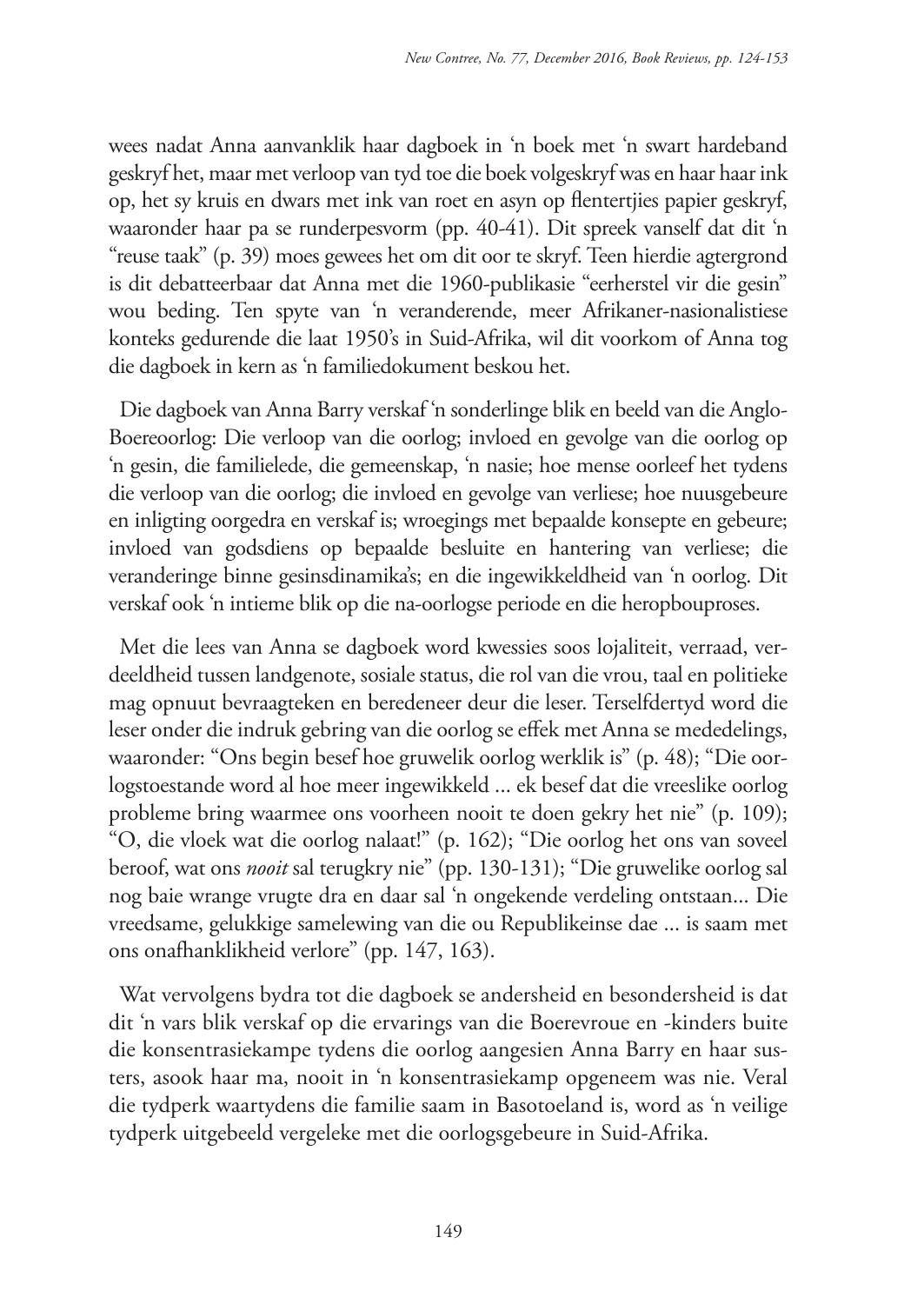Die rol van die vroue van die Barry-familie wat "alles in ons vermoë vir ons land en volk wil doen en self wil opofferings maak" (p. 45) word egter op komplekse wyse beperk tot die keuses van die mans in die gesin. Dit lei daartoe dat die vroue tydens die oorlogsjare dikwels eerder waarnemers was met 'n beperkte rol om te vervul. Hiermee saam verkry die leser 'n eerstehandse blik op dié vroue se lot in oorlogstyd wat verlange, ontberings, frustrasie, onmag, angs, bekommernis, eensaamheid, eentonigheid, verdriet, bedruktheid, verwardheid en verlatenheid sonder vooruitsigte sou insluit.

Ena Jansen se voor- en nawoord het bepaalde tekortkominge en sekere stellings/afleidings is debatteerbaar. 'n Paar feitelike foute betreffende die datums soos weerspieël in die dagboek kom in die voor- en nawoord voor. Konsekwentheid rondom bepaalde woorde verskil soms, sien byvoorbeeld die gebruik van "hendsopper" en "hensopper". 'n Paar foute met die bladsynommers, asook sekere taalfoute/spelfoute kom voor in Jansen se teks en in die bibliografie.

Ten spyte van Jansen se weergee van Anna Barry se identiteitsbesef as sou gebuk gaan onder haar vader "se skaduwee as 'n hensopper", is daar egter deurgaans blyke in die dagboek van haar lojaliteit aan die Afrikaners se saak en identiteit as 'n Afrikanervrou. Haar "wie-is-ek"-identiteit is tog nou verknog aan die Afrikanervolk met haar negatiewe uitlatings teenoor die Engelse: "Dit is gruwelik dat die groot en magtige Engelse nasie nou teen vrouens en kinders oorlog voer" (p. 85); "... Engeland se handelswyse [is] so barbaars soos die Middeleeue" (pp. 106, 151). Dit is verder vir Anna en haar familie "'n skok en maak hul baie seer" toe daar na hul verwys word as Engelsgesind (p. 84).

Of Anna werklik haar vyandbeeld van die Basoeto's "bowendien 'volledig' verander" het (p. 18), soos deur Jansen beweer, is debatteerbaar. Ten spyte van ou kaptein Januari wat hulle "die hoogste agting voor het" (p. 125), verwys sy tog later na kaptein Petta se onderdane wat "vol streke is" (p. 135) en haar vader se probleme in hierdie verband. Anna se latere beeld van die Basoeto's was dus nie net positief nie.

Daar kan voorts gedebatteer word oor Jansen se weergawe dat Anna "met moeite 'n helderol vir haar moeder bymekaar kan skraap" in die "Ter inleiding" gedeelte van die dagboek. Dit is waar dat Japie in alle opsigte as die gesin se held beskou is. Talle kere in die dagboek maak Anna melding van Japie as "dapper" (pp. 43, 53) en dat die "susters eenparig besluit [het] dat hy ons held is" (p. 44). Tog verwys sy na haar moeder op p. 117 as die een wat al die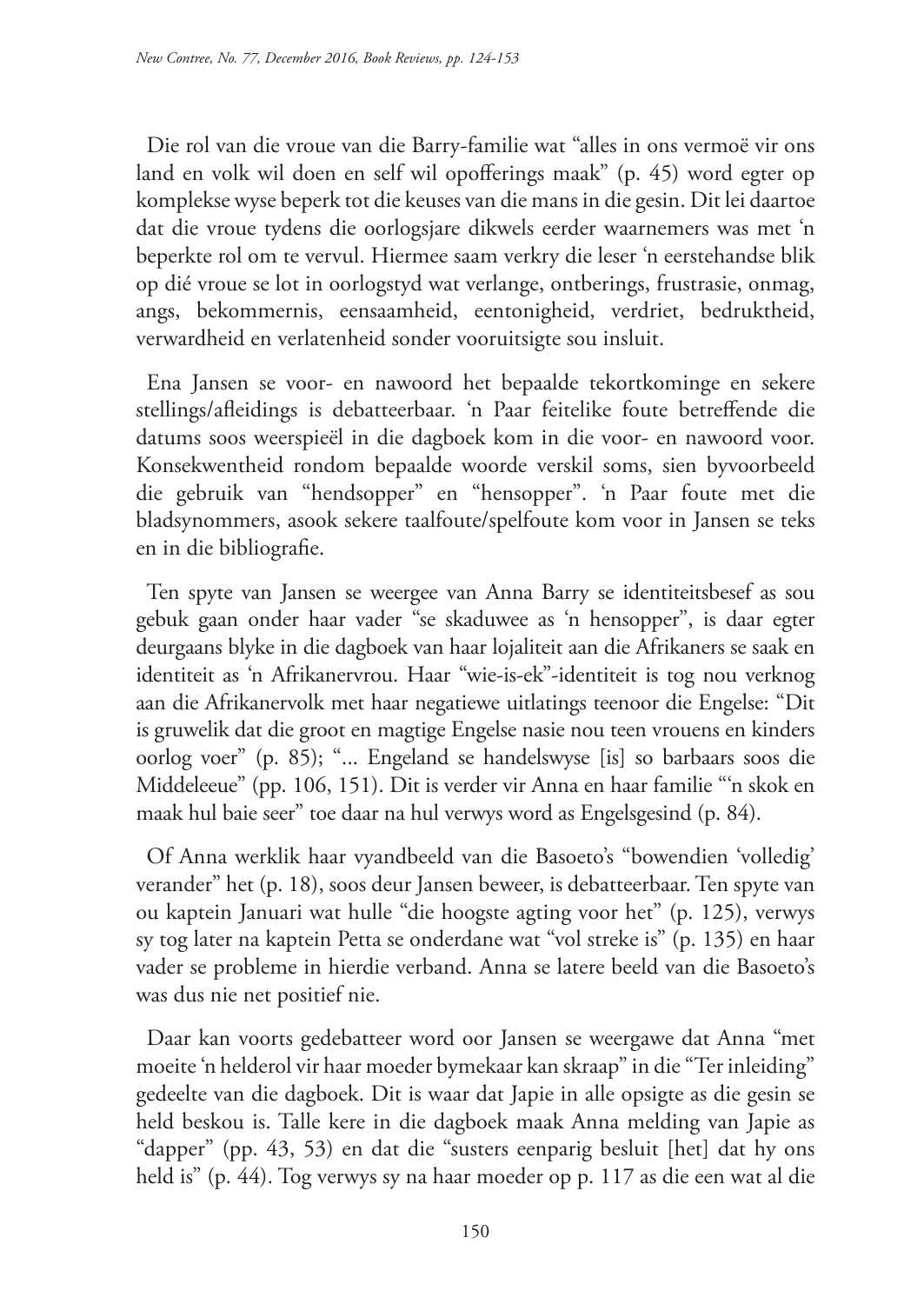"verantwoordelikheid dra en sy is so standvastig, moedig en vol geloof ...". Anna beklemtoon self ook in die "Ter inleiding" hul moeder se rol in hul lewens tydens die oorlog.

Nêrens word daar regtig melding gemaak en verwys na die rol wat godsdiens in Anna se dagboek gespeel het nie, terwyl daar talle verwysings daarna is: "Moeder sê ons kan veel vir ons land en volk doen met gebede ..." (p. 50); "... moeder het ons wakker gemaak en so hartstogtelik gebid..." (p. 89); "... ons bid elke dag ..." (p. 90); "Ons ouers is vir ons 'n ware voorbeeld ... hulle wankel nie in hul geloof nie en volhard in hulle vertroue in die goedheid van God" (p. 93). Anna se geloofsworsteling met Japie se dood en teen die einde van die oorlog met die verlies aan vryheid soos verwoord op p. 145, beklemtoon weer die prominente rol wat godsdiens in Anna se lewe en in die Barryfamilie gespeel het.

Ten spyte hiervan, lê die waarde van die dagboek in die weergee van 'n familieverhaal wat meer as net Anna Barry en haar familie se gebeure, persepsies en emosies tydens en na die oorlog deel. Dit is 'n uitsonderlike historiese introspektiewe egodokument oor die verhaal van 'n oorlog wat wýd gestrek het, velerlei mense en gebeure ingesluit het en sou oorloop in 'n nuwe, meer ingewikkelde ruimte en tydsgees wat die kompleksiteit van die destydse (en die huidige) Suid-Afrikaanse konteks belig.

### *All the way to an Independent Namibia*

### **(Pretoria, Protea, 2016. 511 pp. ISBN 978 1 4853 0456 2)**

### **Dirk Mudge**

Tilman Dedering *University of South Africa* dedertm@unisa.ac.za

Dirk Mudge's autobiography traverses the rugged political landscape of South West African/Namibian politics from the period of South African occupation until the country's independence in 1990 and beyond. This book reflects the long and turbulent career of a man who was regarded as a controversial key player in Namibia's advance towards national independence. This book redraws his journey from being a member of the Namibian National Party to the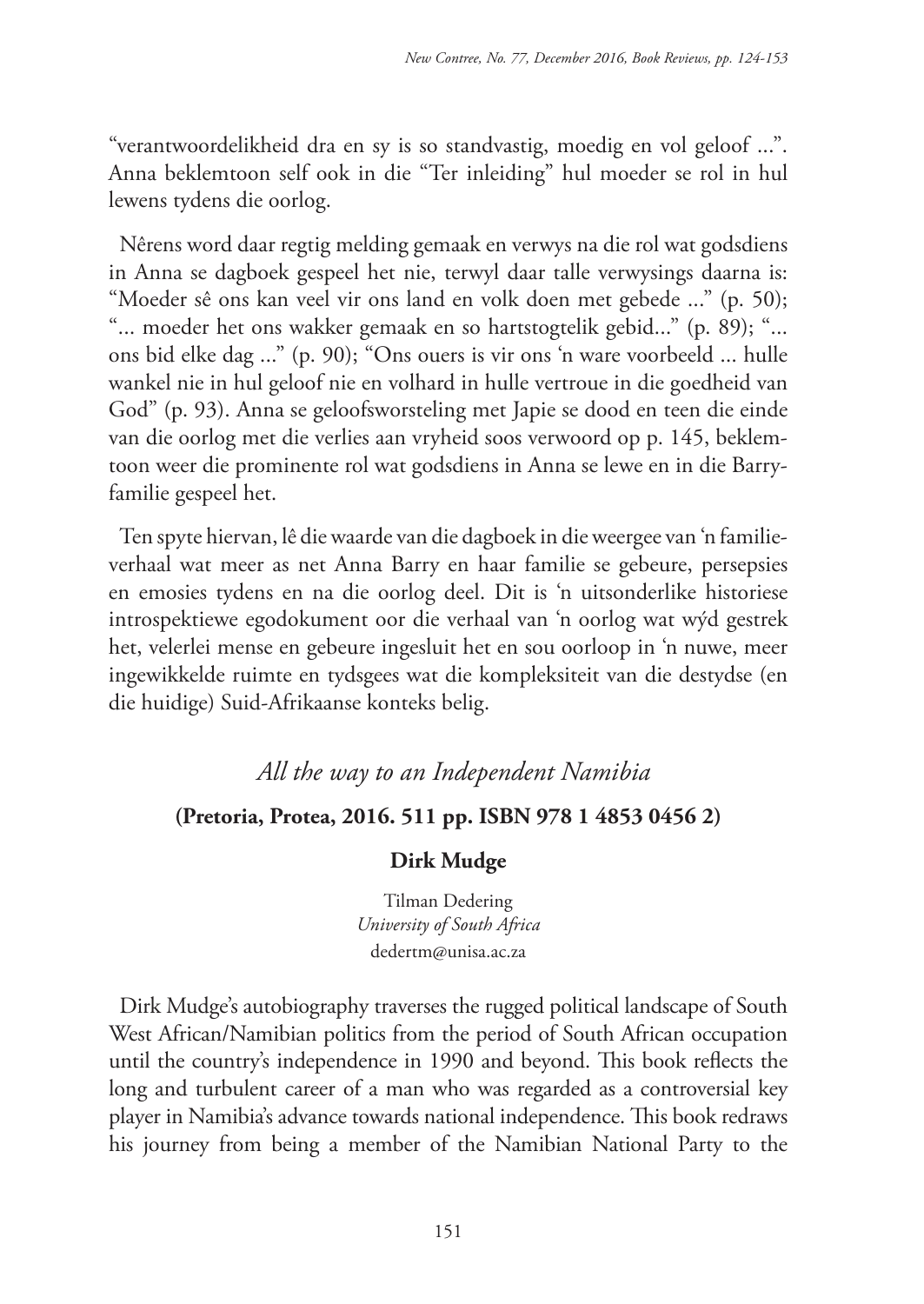Turnhalle Conference, and then to becoming the founder of the Republican Party and the chairman of the Democratic Turnhalle Alliance (DTA).

It may be doubted whether this book will change prevailing perceptions of the man, which have been oscillating between the image of a "puppet" of apartheid South Africa who prolonged Namibia's painful independence process on the one hand and of a staunch fighter for a genuine democratic Namibia on the other. This book cannot entirely resolve these contradictory notions, partly because of the twists and turns in Namibian history but also because of Mudge's apparent ambiguity regarding his own stance towards the complexities of race relations in a country that was in the grip of the segregationist South African state for decades. His account routinely blames SWAPO combatants as "terrorists" during the liberation struggle but, as if in an unguarded moment, the more appreciative term of "freedom fighters" seems to have slipped in at least once without any sense of irony (p. 186).

In a similar vein, Mudge does not hide his initial sympathy for the grand plan of Verwoerd's apartheid (pp. 83-94), but then frequently asserts his growing discomfort with the everyday social humiliations that petty apartheid caused to black Namibians (pp. 169-170). His aversion to white colleagues, who refused to share as much as a cool drink with black Namibians and whose racism was dressed up in pseudo-philosophical ruminations about the perils of "secularism", sounds sincere. Deep-seated stereotypes occasionally seem to shine through, however, such as Mudge's claim that "segregation among people based on their population group is acceptable", presumably as long as it can be represented as a voluntary process based on cultural differences and not on top-down racist discrimination (p. 182). He repeatedly expresses his appreciation of the South African military for protecting Namibians because, as he explains, "we lived on the battlefield and were soft targets for terrorists" (p. 20, see also pp. 227, 252). This sentiment of gratitude will not be shared by all black Namibians. Most surprising is his assertion that he heard about South African military operations in Angola only after independence (p. 360). Such comments are, however, useful reminders of the heated arguments not only between white and black Namibians but also within the white community, which became increasingly aware of their precarious situation against the background of rising internal resistance and international pressure on South Africa from the 1960s. Mudge provides many anecdotes on the contempt and even hatred that he often encountered among his white compatriots who viewed him as a traitor of the doctrine of white superiority and privilege.